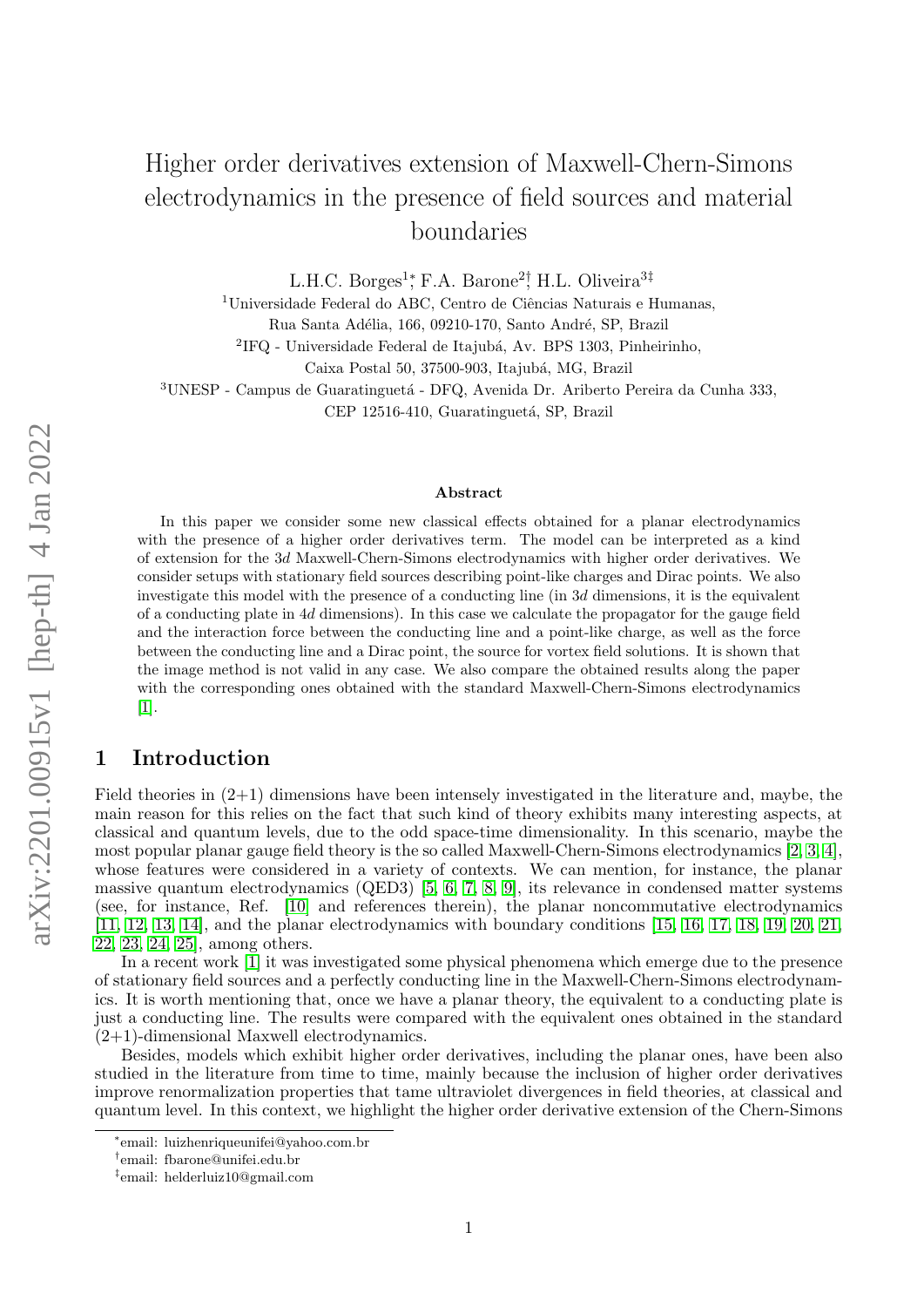electrodynamics proposed in Ref. [\[26\]](#page-13-25), whose stability, causality and unitarity properties and their conservation laws have been investigated in Ref. [\[27,](#page-13-26) [28,](#page-13-27) [29\]](#page-13-28). In addition, this model was considered in the noncommutative context [\[30\]](#page-13-29) and its Hamilton-Jacobi analysis was carried out thoroughly [\[31\]](#page-13-30).

The higher order derivative extension of the Chern-Simons term can be obtained from the standard  $QED$  in  $(2+1)$  dimensions, as an one-loop quantum correction when we integrate out in the fermionic field [\[32\]](#page-14-0).

Recently, the higher order derivative extension of the Chern-Simons term, proposed in [\[26\]](#page-13-25), has been considered to describe planar crystalline insulators [\[33\]](#page-14-1). Besides, a simplified version of this term (with the presence of the Laplacian instead of the d'Alembertian) has been used to describe viscosity in quantum Hall fluids [\[34\]](#page-14-2).

There is still a gap in the literature regarding the physical phenomena which emerge in the presence of field sources and a conducting line in the higher order derivative extension of the Maxwell-Chern-Simons electrodynamics. So, in this paper, we make a contribution to that extent, by considering the model discussed in the work of reference [\[26\]](#page-13-25) with the presence of stationary point-like sources and a perfectly conducting line. Specifically, section [2](#page-1-0) is devoted to an analysis of the free model propagator (without the presence of conductors). In section [3](#page-2-0) we consider effects due to the presence of point-like stationary charges and Dirac points. In section [4](#page-5-0) we compute the propagator for the gauge field in the presence of a conducting line. In section [5](#page-7-0) we obtain the interaction force between the conducting line and a point-like charge. We also compare the interaction force obtained in the free theory (theory without the conducting line) and we check that the image method is not valid for the higher order derivative theory considered in this work. In section [6](#page-10-0) we make a similar analysis to the one of the section [5,](#page-7-0) but for the so called Dirac point instead of charges, and we verify that the image method is not valid. We also compare the obtained results along the paper with the ones obtained for the Maxwell-Chern-Simons electrodynamics [\[1\]](#page-13-0). Section [7](#page-11-0) is dedicated to our final remarks and conclusions.

Along the paper we shall deal with a model in  $2 + 1$  dimensions in a Minkowski spacetime with diagonal metric  $(+, -, -)$ . The Levi-Civita tensor is denoted by  $\epsilon^{\mu\nu\lambda}$  with  $\epsilon^{012} = 1$ .

## <span id="page-1-0"></span>2 The model and its propagator

In this section we investigate some interactions between stationary point-like field sources which arises from the higher order derivative extension of the 3d Maxwell-Chern-Simons electrodynamics, whose Lagrangian density is [\[26\]](#page-13-25)

<span id="page-1-1"></span>
$$
\mathcal{L} = -\frac{1}{4} F_{\mu\nu} F^{\mu\nu} - \frac{1}{2\xi} \left( \partial_{\mu} A^{\mu} \right)^2 + \frac{1}{2m} \epsilon^{\mu\nu\lambda} \left( \Box A_{\mu} \right) \left( \partial_{\nu} A_{\lambda} \right) - J^{\mu} A_{\mu} , \qquad (1)
$$

where  $A^{\mu}$  is the gauge field,  $F^{\mu\nu} = \partial^{\mu}A^{\nu} - \partial^{\nu}A^{\mu}$  is the field strength,  $J^{\mu}$  is the external source,  $\xi$  is a gauge fixing parameter and  $m > 0$  is a positive parameter with dimension of mass.

The model [\(1\)](#page-1-1) can be rewrite in the following way

$$
\mathcal{L} \to \frac{1}{2} A_{\mu} \mathcal{O}^{\mu \nu} A_{\nu} \tag{2}
$$

where we defined the differential operator

<span id="page-1-3"></span>
$$
\mathcal{O}^{\mu\nu} = \Box \eta^{\mu\nu} - \left(1 - \frac{1}{\xi}\right) \partial^{\mu} \partial^{\nu} - \frac{1}{m} \epsilon^{\mu\nu\rho} \Box \partial_{\rho} . \tag{3}
$$

The propagator  $D^{\mu\nu}(x, y)$  is the inverse of the operator  $\mathcal{O}^{\mu\nu}$ , as follows

$$
\mathcal{O}^{\mu\nu}D_{\nu\lambda}(x,y) = \eta^{\mu}_{\lambda}\delta^3(x-y) \tag{4}
$$

By using standard field theory methods, we can show that the propagator in the Feynman gauge,  $\xi = 1$ , is given by

<span id="page-1-2"></span>
$$
D^{\mu\nu}(x,y) = \int \frac{d^3p}{(2\pi)^3} \left(\frac{1}{p^2 - m^2} - \frac{1}{p^2}\right) \left(\eta^{\mu\nu} - \frac{p^{\mu}p^{\nu}}{m^2} - \frac{i}{m}\epsilon^{\mu\nu\lambda}p_{\lambda}\right) e^{-ip \cdot (x-y)} . \tag{5}
$$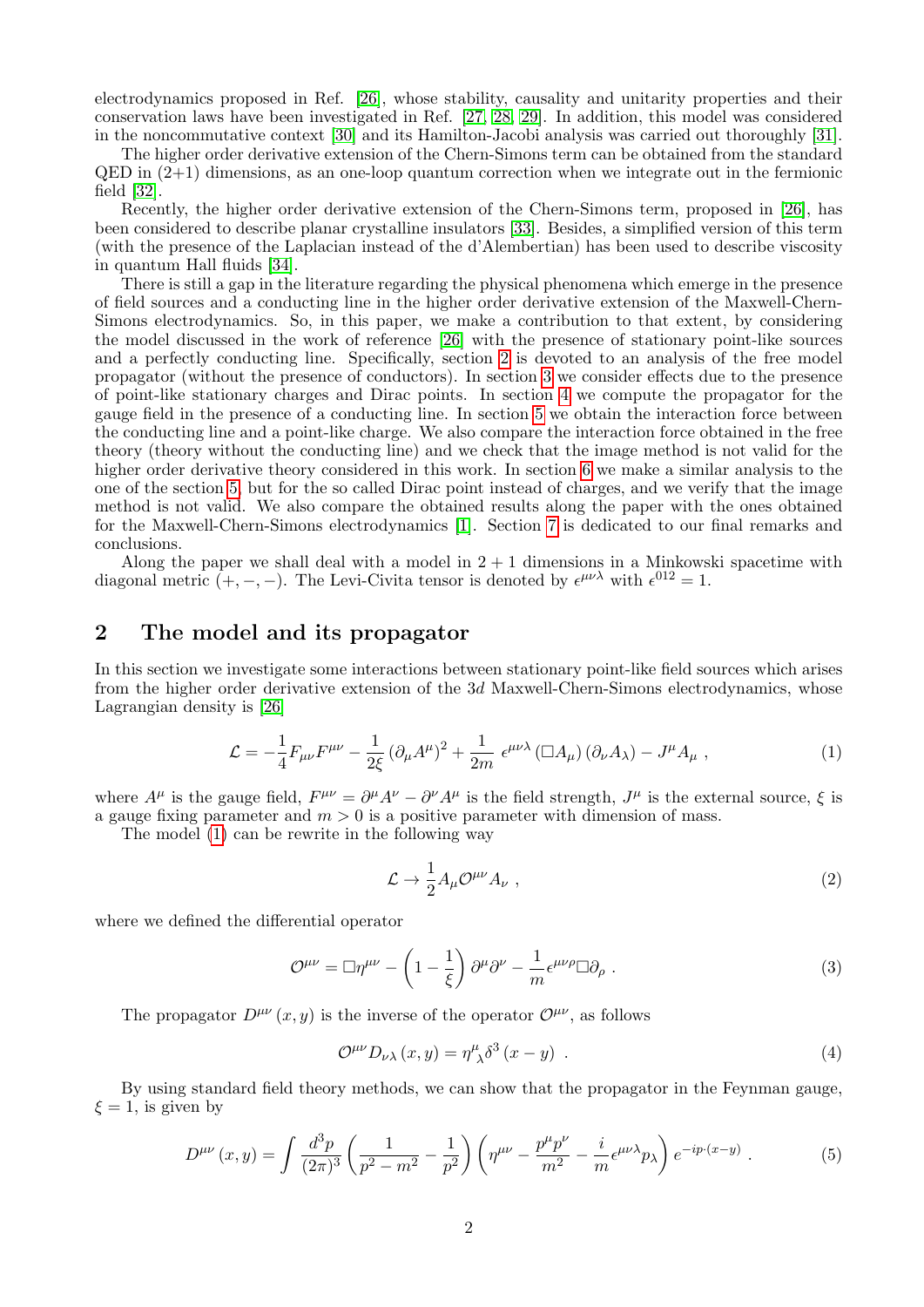The propagator  $(5)$  reveals that the parameter m takes on multiple roles. From the first parenthesis on the right hand side of [\(5\)](#page-1-2) we can see the presence a massive pole for  $p^2 = m^2$  and a massless pole. So, the model [\(1\)](#page-1-1) proposed in [\[26\]](#page-13-25) exhibits two kinds of field modes, ones with mass and others masslesss. It is a similar situation to the one found in the Lee-Wick electrodynamics [\[42\]](#page-14-3). Besides, it is a different feature in comparison with the Maxwell-Chern-Simons electrodynamics, which exhibits just massive field modes.

The presence of a Levi-Civita (pesudo-)tensor in the third term on the right hand side of the lagrangian [\(1\)](#page-1-1) brings about that the model [\(1\)](#page-1-1) exhibits properties in common with the Maxwell-Chern-Simons electrodynamics, whose Lagrangian and propagator are given by [\[1\]](#page-13-0)

<span id="page-2-1"></span>
$$
\mathcal{L}_{\text{MCS}} = -\frac{1}{4} F_{\mu\nu} F^{\mu\nu} - \frac{1}{2\xi} (\partial_{\mu} A^{\mu})^2 + \frac{m}{2} \epsilon^{\mu\nu\lambda} A_{\mu} \partial_{\nu} A_{\lambda}
$$
\n
$$
D_{(\text{MCS})}^{\mu\nu}(x, y) = -\int \frac{d^3 p}{(2\pi)^3} \frac{1}{p^2 - m^2} \left( \eta^{\mu\nu} - m^2 \frac{p^{\mu} p^{\nu}}{p^4} + \frac{im}{p^2} \epsilon^{\mu\nu\lambda} p_{\lambda} \right) e^{-ip \cdot (x - y)}, \tag{6}
$$

in the gauge  $\xi = 1$ . The sub-index  $MCS$  means Maxwell-Chern-Simons.

The terms with Levi-Civita tensor in the propagators [\(5\)](#page-1-2) and [\(6\)](#page-2-1) give rise to a wide range of physical phenomena related to vortex field solutions in both theories, whose intensities are controlled by the parameter  $m$ . This point shall be explored in section  $(3)$ .

# <span id="page-2-0"></span>3 Interaction between external sources

The theory [\(1\)](#page-1-1) is quadratic in the field variables  $A^{\mu}$ , so it can be shown that the contribution of the source  $J^{\mu}(x)$  to the vacuum energy of the system is given by [\[1,](#page-13-0) [35,](#page-14-4) [36,](#page-14-5) [37\]](#page-14-6)

<span id="page-2-3"></span>
$$
E = \frac{1}{2T} \int \int d^3x \ d^3y J^{\mu}(x) D_{\mu\nu}(x, y) J^{\nu}(y) , \qquad (7)
$$

where T is the time variable and it is implicit the limit  $T \to \infty$ .

We start by considering the interaction between two point-like charges. This configuration is described by the external source

<span id="page-2-2"></span>
$$
J_{\mu}^{CC}(\mathbf{x}) = \sigma_1 \eta_{\mu}^0 \delta^2 (\mathbf{x} - \mathbf{a}_1) + \sigma_2 \eta_{\mu}^0 \delta^2 (\mathbf{x} - \mathbf{a}_2) , \qquad (8)
$$

where the location of the charges are specified by the spatial vectors  $a_1$  and  $a_2$  and the parameters  $\sigma_1$ and  $\sigma_2$  stand for the electric charges (in 2 + 1 dimensions). The super-index CC means that we have the interaction between two point-like charges.

Substituting [\(5\)](#page-1-2) and [\(8\)](#page-2-2) in [\(7\)](#page-2-3), discarding the self-interacting contributions, performing the integrals in the following order,  $d^2\mathbf{x}, d^2\mathbf{y}, dx^0$ , introducing the Fourier representation for the Dirac delta function, integrating out in the momenta  $dp^0$  and identifying the time interval as  $T = \int dy^0$ , we arrive at

<span id="page-2-4"></span>
$$
E^{CC} = \sigma_1 \sigma_2 \left( \int \frac{d^2 \mathbf{p}}{(2\pi)^2} \frac{e^{i \mathbf{p} \cdot \mathbf{a}}}{\mathbf{p}^2} - \int \frac{d^2 \mathbf{p}}{(2\pi)^2} \frac{e^{i \mathbf{p} \cdot \mathbf{a}}}{\mathbf{p}^2 + m^2} \right) ,
$$
 (9)

where  $\mathbf{a} = \mathbf{a}_1 - \mathbf{a}_2$  stands for the distance between the two electric charges.

Notice that the energy [\(9\)](#page-2-4) splits into two contributions. The first one comes from the massless sector of the model and does not involve the parameter  $m$ . The second one comes from the massive sector.

For the second contribution we use the fact that [\[36\]](#page-14-5)

<span id="page-2-5"></span>
$$
\int \frac{d^2 \mathbf{p}}{(2\pi)^2} \frac{e^{i \mathbf{p} \cdot \mathbf{a}}}{\mathbf{p}^2 + m^2} = \frac{1}{2\pi} K_0(ma) ,
$$
\n(10)

where  $a = |\mathbf{a}|$ , and K stands for the K-Bessel function [\[38\]](#page-14-7).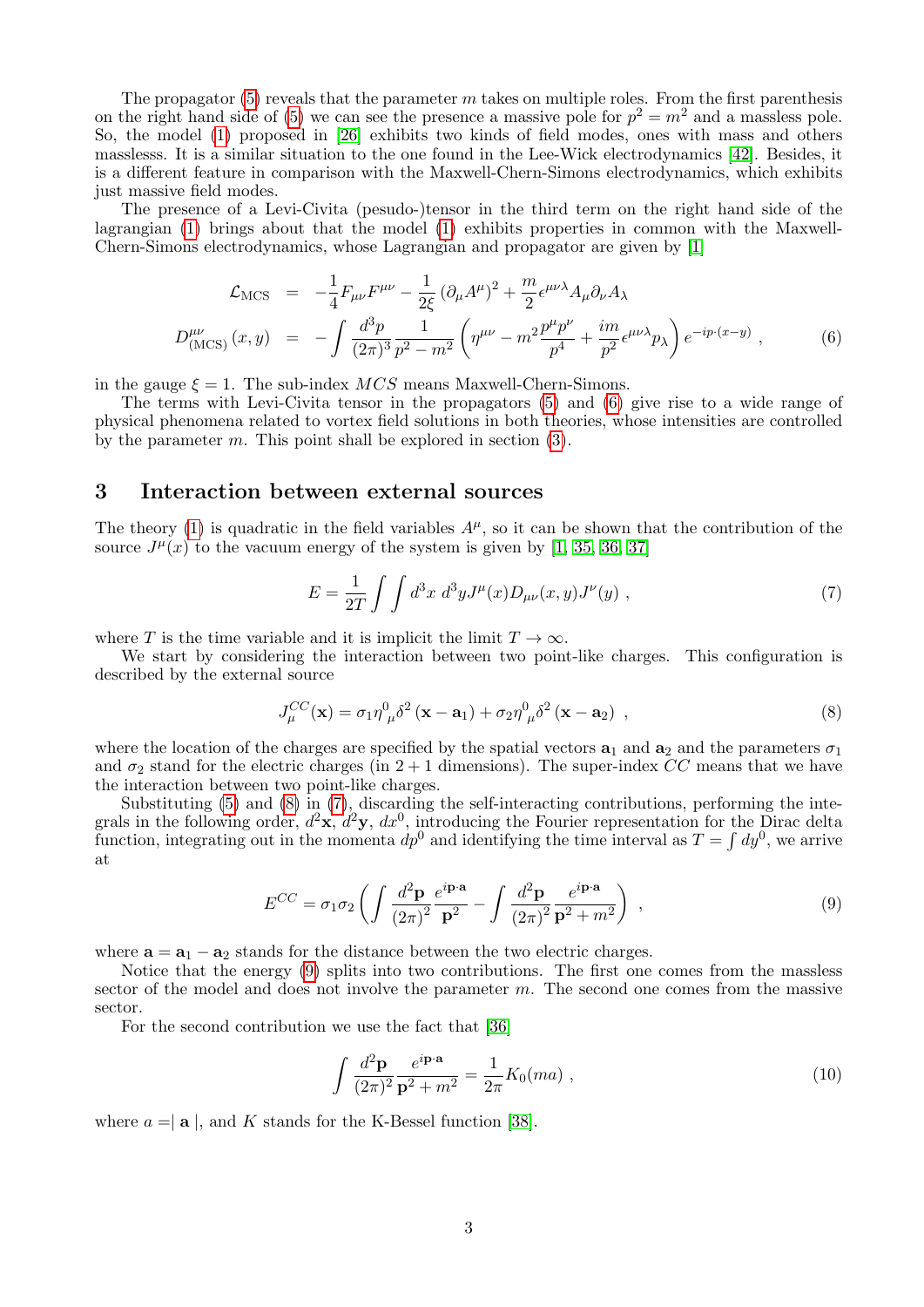For the first contribution we insert a regulator parameter,  $\mu$ , with mass dimension, as follows [\[1,](#page-13-0) [36,](#page-14-5) [39\]](#page-14-8)

<span id="page-3-0"></span>
$$
\int \frac{d^2 \mathbf{p}}{(2\pi)^2} \frac{e^{i\mathbf{p}\cdot\mathbf{a}}}{\mathbf{p}^2} \rightarrow \lim_{\mu \to 0} \int \frac{d^2 \mathbf{p}}{(2\pi)^2} \frac{e^{i\mathbf{p}\cdot\mathbf{a}}}{\mathbf{p}^2 + \mu^2} = \frac{1}{2\pi} \lim_{\mu \to 0} \left[ K_0(\mu a) \right] = -\frac{1}{2\pi} \lim_{\mu \to 0} \left[ \ln \left( \frac{\mu a}{2} \right) + \gamma \right]
$$
  
\n
$$
= -\frac{1}{2\pi} \lim_{\mu \to 0} \left[ \ln \left( \frac{\mu a}{2} \right) + \gamma + \ln(\mu a_0) - \ln(\mu a_0) \right]
$$
  
\n
$$
= -\frac{1}{2\pi} \left[ \ln \left( \frac{a}{a_0} \right) + \gamma - \ln 2 + \lim_{\mu \to 0} \ln(\mu a_0) \right]
$$
  
\n
$$
\rightarrow -\frac{1}{2\pi} \ln \left( \frac{a}{a_0} \right) , \tag{11}
$$

where in the first line we used the expansion  $K_0(\mu a) \stackrel{\mu \to 0}{\to} -\ln(\mu a/2) - \gamma$  ( $\gamma$  stands for the Euler constant) and in the second line, we added and subtracted the quantity  $\ln(\mu a_0)$ , where  $a_0$  is an arbitrary constant with dimension of length. In the third line we discarded the a-independent terms, which does not contribute to the interaction energy between the charges and, so, to the force between them.

Inserting [\(10\)](#page-2-5) and [\(11\)](#page-3-0) in [\(9\)](#page-2-4), the interaction energy between the stationary charges becomes

$$
E^{CC} = -\frac{\sigma_1 \sigma_2}{2\pi} \left[ \ln \left( \frac{a}{a_0} \right) + K_0 \left( ma \right) \right] \tag{12}
$$

and the interaction force reads

<span id="page-3-1"></span>
$$
F^{CC} = -\frac{dE^{CC}}{da} = \frac{\sigma_1 \sigma_2}{2\pi a} \left[ 1 - (ma) \, K_1 \, (ma) \right] \,. \tag{13}
$$

In Eq. [\(13\)](#page-3-1) the first term between brackets on the right hand side is the well-known  $2 + 1$ dimensional Coulombian interaction. The m-dependent contribution is similar to that one obtained in Maxwell-Chern-Simons electrodynamics for the interaction between two point-like charges, but with an overall minus signal [\[1\]](#page-13-0). This fact can be understood by considering the propagators of both theories. The relevant terms of the propagators of each theory, in this case, can be taken from [\(5\)](#page-1-2) and [\(6\)](#page-2-1) and are given by

$$
D_{CC}^{\mu\nu}(p) \sim \left(\frac{1}{p^2 - m^2} - \frac{1}{p^2}\right) \eta^{\mu\nu}, \quad D_{CC(MCS)}^{\mu\nu}(p) \sim -\frac{1}{p^2 - m^2} \eta^{\mu\nu} \ . \tag{14}
$$

By comparing the above expressions, it is evident to see where the overall minus signal differentiating the m-dependent contributions in both theories comes from. The term in brackets in  $(13)$  is always non-negative and goes to 1 for large values of  $ma$ , so the force is repulsive for charges with the same signal and exhibits a Coulombian behavior (in  $2 + 1$  dimensions) for large ma values.

For small values for the distance a, the force [\(13\)](#page-3-1) goes to zero, as usual for field theories with higher order derivatives.

In the next example we study the interaction energy between a point-like charge and a Dirac point. Such a system is composed by the following external field source

<span id="page-3-3"></span>
$$
J_{\mu}^{CD}(\mathbf{x}) = \sigma \eta_{\mu}^{0} \delta^{2} (\mathbf{x} - \mathbf{a}_{1}) + J_{\mu(D)}(\mathbf{x}) , \qquad (15)
$$

where the first term stands for the external field source produce by the point-like charge placed at position  $a_1$  and the second one is the source produced by the Dirac point. The super-index  $CD$  means that we have the interaction between a point-like charge and a Dirac point.

We choose a coordinate system where the Dirac-point is concentrated at position  $a_2$  with an magnetic flux  $\Phi$ . This external source is given by [\[1\]](#page-13-0)

<span id="page-3-2"></span>
$$
J_{(D)}^{\mu}(\mathbf{x}) = -2\pi i \Phi \int \frac{d^3p}{\left(2\pi\right)^3} \delta \left(p^0\right) \epsilon^{0\mu\alpha} p_\alpha \ e^{-ip\cdot x} e^{-i\mathbf{p}\cdot \mathbf{a}_2} \ . \tag{16}
$$

The expression [\(16\)](#page-3-2) can be obtained with a dimensional reduction of the field source related to a Dirac string (in  $3 + 1$  dimensions) used in references [\[41,](#page-14-9) [42\]](#page-14-3). It can be also obtained as a particular case of the source proposed in [\[43\]](#page-14-10) by dimensional reduction.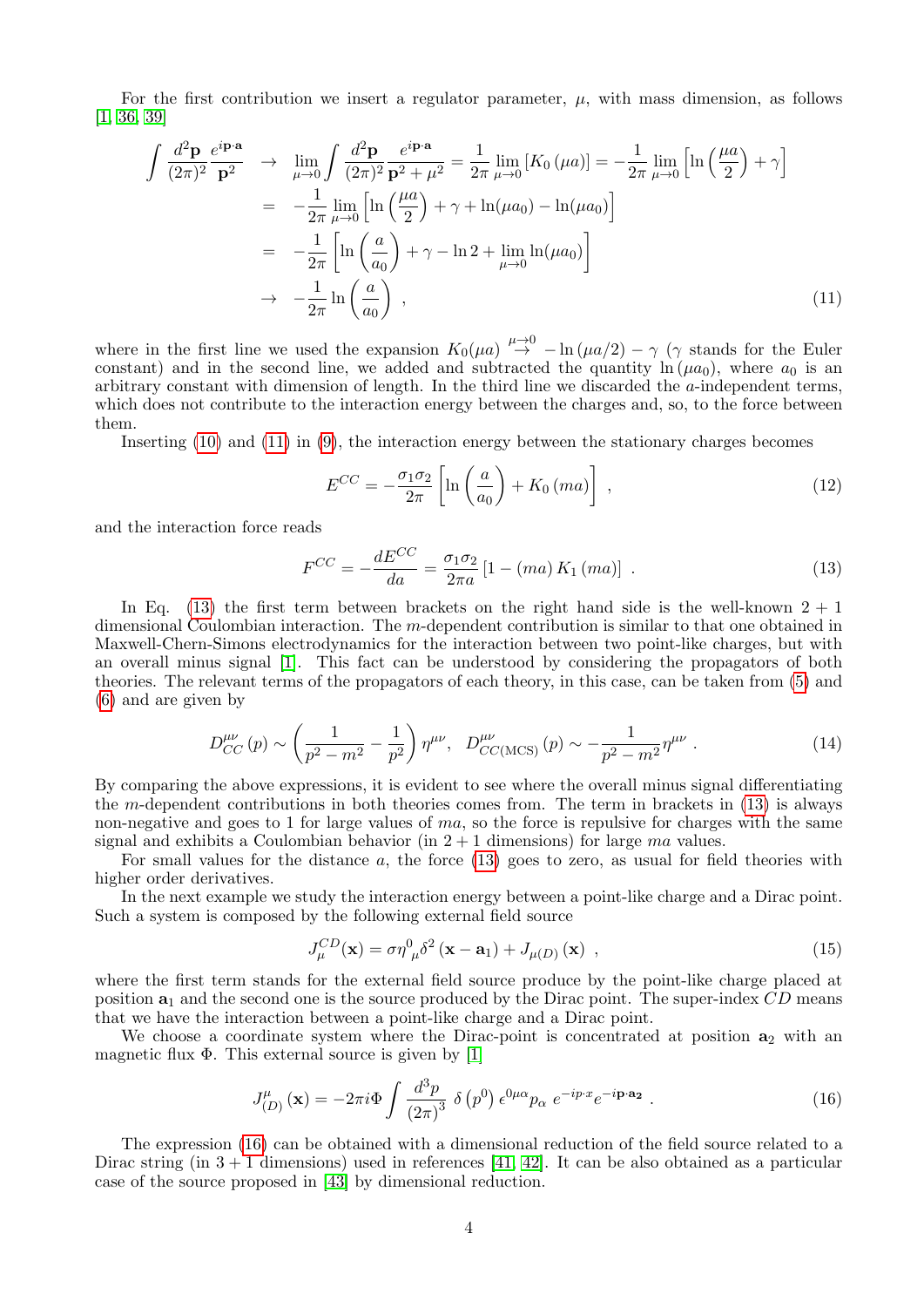Substituting [\(16\)](#page-3-2) in [\(15\)](#page-3-3), using [\(7\)](#page-2-3), discarding self-interacting terms which do not contribute to the force between the Dirac point and the charge (the self-interacting terms are proportional to  $\sigma^2$ and  $\Phi^2$ ), defining the distance vector  $\mathbf{a} = \mathbf{a}_1 - \mathbf{a}_2$  and following similar steps employed previously, we obtain that

<span id="page-4-0"></span>
$$
E^{CD} = \frac{\sigma \Phi}{m} \left( \int \frac{d^2 \mathbf{p}}{(2\pi)^2} e^{i \mathbf{p} \cdot \mathbf{a}} - \int \frac{d^2 \mathbf{p}}{(2\pi)^2} \frac{\mathbf{p}^2}{\mathbf{p}^2 + m^2} e^{i \mathbf{p} \cdot \mathbf{a}} \right) . \tag{17}
$$

The first term inside the brackets of Eq. [\(17\)](#page-4-0) is the Dirac delta function  $\delta^2(\mathbf{a})$  and, provided that  $a \neq 0$ , this term vanishes. So, we have

<span id="page-4-1"></span>
$$
E^{CD} = \frac{\sigma \Phi}{m} \nabla_{\mathbf{a}}^2 \int \frac{d^2 \mathbf{p}}{(2\pi)^2} \frac{\exp(i\mathbf{p} \cdot \mathbf{a})}{\mathbf{p}^2 + m^2} ,
$$
 (18)

where we defined the differential operator

$$
\nabla_{\mathbf{a}} = \left(\frac{\partial}{\partial a^1}, \frac{\partial}{\partial a^2}\right) \tag{19}
$$

Substituting [\(10\)](#page-2-5) in [\(18\)](#page-4-1), we arrive at

<span id="page-4-2"></span>
$$
E^{CD} = \frac{m\sigma\Phi}{2\pi} K_0 \left( ma \right) \tag{20}
$$

The interaction energy [\(20\)](#page-4-2) is an effect due to the presence of the term with a Levi-Civita tensor in [\(1\)](#page-1-1) (which contains higher order derivatives), and has no counterpart in Maxwell theory, where a point-like charge does not interact with a Dirac point [\[1\]](#page-13-0). This fact can be verified if one takes into account that the right hand side of  $(20)$  goes to zero when m goes to infinity.

The corresponding interaction force for [\(20\)](#page-4-2) reads

<span id="page-4-3"></span>
$$
F^{CD} = -\frac{dE^{CD}}{da} = \frac{m^2 \sigma \Phi}{2\pi} K_1(ma) .
$$
 (21)

We notice that the interaction force  $(21)$  is repulsive for the case where the charge and the magnetic flux have the same signal, and attractive otherwise. An equivalent situation occurs in Maxwell-Chern-Simons electrodynamics, where the interaction force between the charge and the Dirac point has the same form that the Eq. [\(21\)](#page-4-3) [\[1\]](#page-13-0). It is due to the fact that the relevant parts of the propagators for this interaction are equal to each other in both theories, what can be seen from [\(5\)](#page-1-2) and [\(6\)](#page-2-1), as follows

$$
D_{CD}^{\mu\nu}(p) \sim D_{CD(MCS)}^{\mu\nu}(p) \sim -\frac{i}{m\left(p^2 - m^2\right)} \epsilon^{\mu\nu\lambda} p_\lambda \tag{22}
$$

In the limit  $m \to \infty$  the interaction force [\(21\)](#page-4-3) vanishes, as expected.

In the last example, we consider a system composed by two Dirac points. We take a coordinate system where the first Dirac point is placed at the position  $a_1$ , with magnetic flux  $\Phi_1$  and the second one, with  $\Phi_2$ , is concentrated at the position  $a_2$ . This system is described by the external source

$$
J_{\mu}^{DD}(\mathbf{x}) = J_{\mu(D,1)}(\mathbf{x}) + J_{\mu(D,2)}(\mathbf{x}) ,
$$
 (23)

where

<span id="page-4-4"></span>
$$
J_{(D,1)}^{\mu}(\mathbf{x}) = -2\pi i \Phi_1 \int \frac{d^3p}{\left(2\pi\right)^3} \delta\left(p^0\right) \epsilon^{0\mu\alpha} p_\alpha \ e^{-ip\cdot x} e^{-i\mathbf{p}\cdot \mathbf{a}_1} \ , \tag{24}
$$

and  $J^{\mu}_{(D,2)}(\mathbf{x})$  is obtained replacing  $\Phi$  by  $\Phi_2$  in [\(16\)](#page-3-2). The super-index DD means that we have a system composed by two Dirac points.

Substituting [\(24\)](#page-4-4) in [\(7\)](#page-2-3), discarding the self-interacting contributions and proceeding as in the previous cases, we can show that the interaction energy between two Dirac points is given by

$$
E^{DD} = -\frac{m^2 \Phi_1 \Phi_2}{2\pi} K_0(ma) , \qquad (25)
$$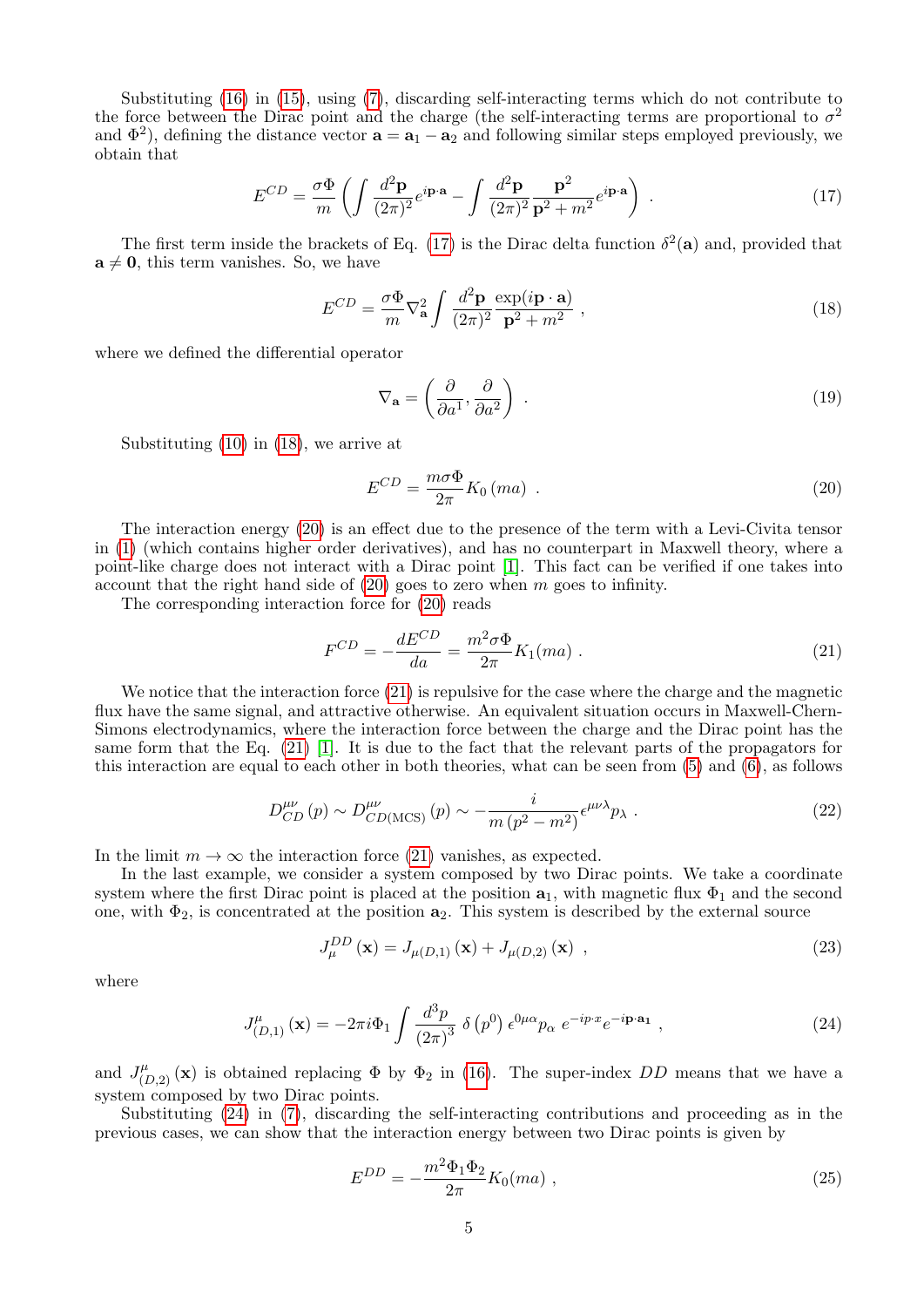which also is similar to the interaction energy between two Dirac points obtained in Ref. [\[1\]](#page-13-0) for the Maxwell-Chern-Simons electrodynamics, but with an overall minus signal. This fact is due to the relevant structure of the propagators [\(5\)](#page-1-2) and [\(6\)](#page-2-1) for this interaction in both theories, which are given by

$$
D_{DD}^{\mu\nu}(p) \sim \frac{1}{p^2 - m^2} \eta^{\mu\nu}, \quad D_{DD(MCS)}^{\mu\nu}(p) \sim -\frac{1}{p^2 - m^2} \eta^{\mu\nu} \ . \tag{26}
$$

Once again, this interaction energy has no counterpart in planar Maxwell electrodynamics [\[1\]](#page-13-0).

The interaction force between the Dirac points is given by

<span id="page-5-1"></span>
$$
F^{DD} = -\frac{m^3 \Phi_1 \Phi_2}{2\pi} K_1(ma) \tag{27}
$$

The force above is attractive if the two magnetic fluxes have the same signal, and repulsive otherwise. In Maxwell-Chern-Simons electrodynamics an opposite situation is observed [\[1\]](#page-13-0). It is worth mentioning that the force [\(27\)](#page-5-1) falls down as fast as the distance between the Dirac points, a, increases.

As a final comment we point out that by comparing the Eqs. [\(21\)](#page-4-3) and [\(27\)](#page-5-1) with the expression [\(13\)](#page-3-1), we conclude that Dirac points do not behave similarly to point-like charges for the model [\(1\)](#page-1-1), on the contrary to the standard Maxwell-Chern-Simons electrodynamics [\[1\]](#page-13-0).

# <span id="page-5-0"></span>4 The propagator in the presence of a conducting line

As discussed in Ref. [\[1\]](#page-13-0), the presence of a conducting line  $S$  in the Maxwell-Chern-Simons electrodynamics imposes a boundary condition on the gauge field in such a way that the components of the Lorentz Force parallel on the line vanishes. This condition is attained by

<span id="page-5-2"></span>
$$
n^{\mu} * F_{\mu}|_{S} = 0 , \qquad (28)
$$

where the sub-index S means that the condition must be taken just on the line S, with  $*F^{\mu}$  =  $(1/2)\epsilon^{\mu\nu\lambda}F_{\nu\lambda}$  standing for the dual field strength, and  $n^{\mu}$  is the Lorenz three-vector normal to the conducting line. In the higher order derivative extension of the Maxwell-Chern-Simons model, the coupling between the electromagnetic field and charged particles exhibits the same structure as the corresponding one in Maxwell-Chern-Simons electrodynamics. Therefore, the conducting line condition [\(28\)](#page-5-2) is the same one for the higher order derivative theory [\(1\)](#page-1-1).

It is important to mention that we have a  $2 + 1$  dimensional model, so a conducting surface is, in fact, just a line.

From now on, we shall consider the presence of a single perfectly conducting line. We shall take a coordinate system where the surface is perpendicular to the  $x^2$  axis and is located on the line  $x^2 = a$ , so that,  $n^{\mu} = \eta_2^{\mu} = (0, 0, 1)$  is the Minkowski vector perpendicular to the conducting surface. In this situation, the boundary condition on the gauge field  $A^{\mu}$  in [\(28\)](#page-5-2) reads

<span id="page-5-3"></span>
$$
{}^{*}F_{2}(x)|_{x^{2}=a} = \epsilon_{2}^{\nu\lambda} \partial_{\nu} A_{\lambda}(x)|_{x^{2}=a} = 0.
$$
 (29)

By using the functional formalism employed in [\[1,](#page-13-0) [40,](#page-14-11) [44,](#page-14-12) [45,](#page-14-13) [46\]](#page-14-14), we can write the functional generator as follows

$$
Z_C\left[J\right] = \int \mathcal{D}A_C \ e^{i\int d^3x \ \mathcal{L}} \ , \tag{30}
$$

where the sub-index  $C$  means that we are integrating out in all field configurations which satisfy the condition [\(29\)](#page-5-3). This restriction is attained by introducing a delta functional, which is non-vanishing only for the field configurations that satisfy the condition [\(29\)](#page-5-3), as follows

<span id="page-5-5"></span>
$$
Z_C\left[J\right] = \int \mathcal{D}A \; \delta\left[{}^*F_2\left(x\right)|_{x^2=a}\right] \; e^{i\int d^3x \; \mathcal{L}} \; . \tag{31}
$$

Now we use the Fourier representation for the delta functional

<span id="page-5-4"></span>
$$
\delta[^{*}F_{2}(x)|_{x^{2}=a}] = \int \mathcal{D}B \exp \left[i \int d^{3}x \, \delta\left(x^{2}-a\right)B\left(x_{\parallel}\right){}^{*}F_{2}\left(x\right)\right] \,, \tag{32}
$$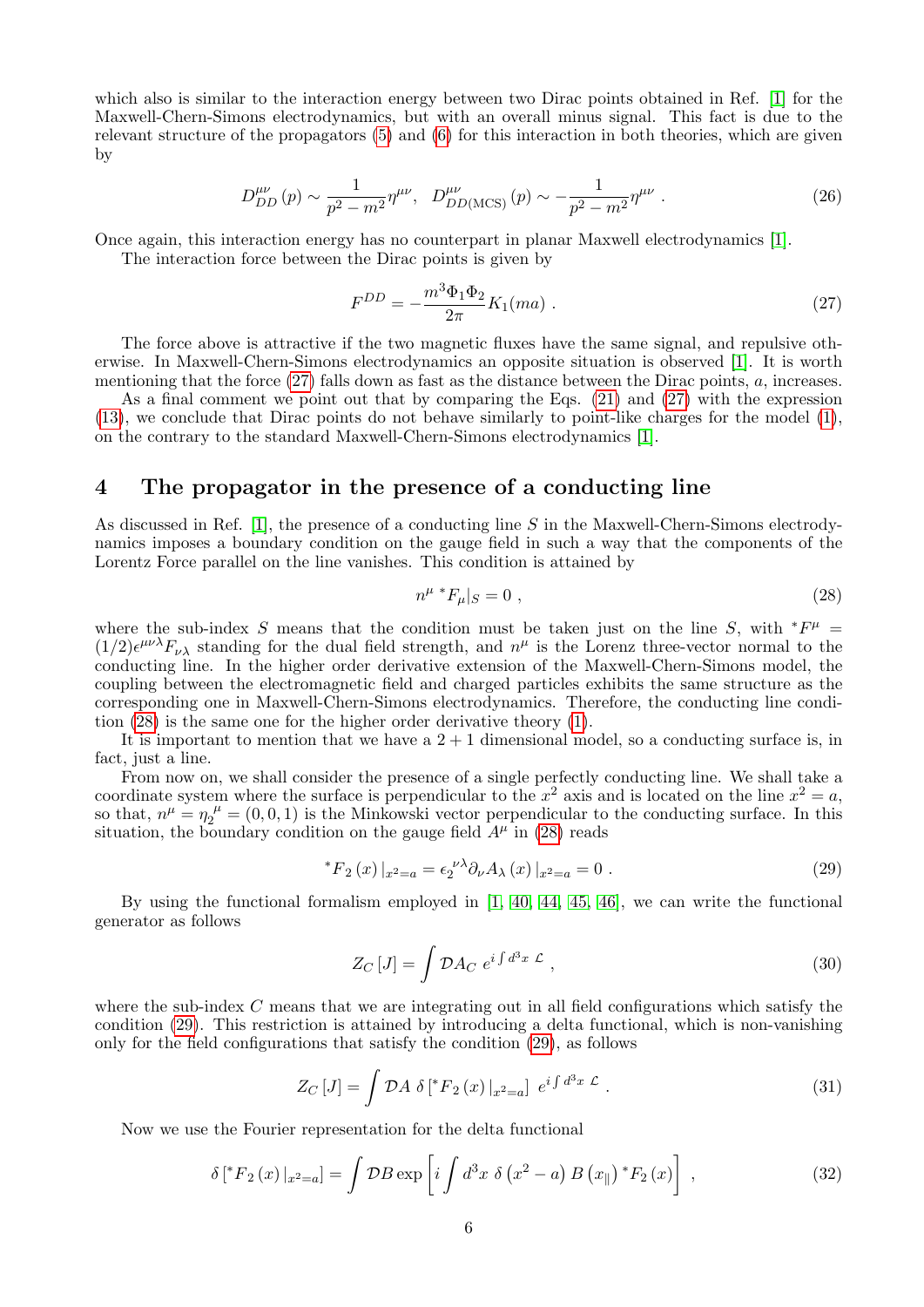where  $x_{\parallel}^{\mu} = (x^0, x^1, 0)$  means that we have only the coordinates parallel to the conducting surface and  $B(x_{\parallel})$  is an auxiliary scalar field defined just along the conducting surface and that depends just on the parallel coordinates.

Carrying out similar steps that was employed in reference [\[1\]](#page-13-0), we can write the functional generator as follows blue(for more details, see the appendix [A\)](#page-12-0).

<span id="page-6-4"></span>
$$
Z_C\left[J\right] = Z\left[J\right]\bar{Z}\left[J\right] \tag{33}
$$

where  $Z[J]$  is the free functional generator (without the conducting surface)

<span id="page-6-3"></span>
$$
Z\left[J\right] = Z\left[0\right] \exp\left[-\frac{i}{2} \int d^3x \, d^3y \, J^\mu\left(x\right) D_{\mu\nu}\left(x,y\right) J^\nu\left(y\right)\right] \,,\tag{34}
$$

and  $\bar{Z}[J]$  is a contribution due to the scalar field B

<span id="page-6-1"></span>
$$
\bar{Z}[J] = \int \mathcal{D}B \exp\left[i \int d^3x \ \delta\left(x^2 - a\right) I\left(x\right) B\left(x_{\parallel}\right)\right]
$$

$$
\times \exp\left[-\frac{i}{2} \int d^3x \ d^3y \ \delta\left(x^2 - a\right) \delta\left(y^2 - a\right) B\left(x_{\parallel}\right) W\left(x, y\right) B\left(y_{\parallel}\right)\right],\tag{35}
$$

where we identified

<span id="page-6-0"></span>
$$
I(x) = -\int d^3y \ \epsilon_2^{\gamma\alpha} \left(\frac{\partial}{\partial x^{\gamma}} D_{\alpha\mu}(x, y)\right) J^{\mu}(y) \ , \ W(x, y) = \epsilon_2^{\gamma\alpha} \epsilon_2^{\beta\lambda} \frac{\partial^2 D_{\lambda\alpha}(x, y)}{\partial x^{\beta} \partial y^{\gamma}} \ . \tag{36}
$$

Substituting  $(36)$  and  $(5)$  into  $(35)$ , using the fact that  $[1, 44, 45]$  $[1, 44, 45]$  $[1, 44, 45]$ 

<span id="page-6-7"></span>
$$
\int \frac{dp^2}{2\pi} \frac{e^{ip^2(x^2 - y^2)}}{p^\mu p_\mu - m^2} = -\frac{i}{2\Gamma} e^{i\Gamma|x^2 - y^2|} , \int \frac{dp^2}{2\pi} \frac{e^{ip^2(x^2 - y^2)}}{p^\mu p_\mu} = -\frac{i}{2L} e^{iL|x^2 - y^2|} , \qquad (37)
$$

where  $p^2$  stands for the momentum component perpendicular to the conducing line,  $\Gamma = \sqrt{p_{\parallel}^2 - m^2}$ and  $L = \sqrt{p_{\parallel}^2}$ , with the definition of the parallel momentum to the plate  $p_{\parallel}^{\mu} = (p^0, p^1, 0)$ , and defining the parallel metric

<span id="page-6-8"></span>
$$
\eta_{\parallel}^{\mu\nu} = \eta^{\mu\nu} - \eta^{\mu}_{\ 2} \eta^{\nu 2} \;, \tag{38}
$$

one can write Eq. [\(35\)](#page-6-1) in the following way

<span id="page-6-2"></span>
$$
\bar{Z}[J] = \bar{Z}[0] \exp\left[-\frac{i}{2} \int d^3x \ d^3y \ J^{\mu}(x) \ \bar{D}_{\mu\nu}(x,y) \ J^{\nu}(y)\right] \ , \tag{39}
$$

where we defined the function (for more details, see the appendix [A\)](#page-12-0).

<span id="page-6-6"></span>
$$
\bar{D}_{\mu\nu}(x,y) = \frac{i}{2} \int \frac{d^2 p_{\parallel}}{(2\pi)^2} \frac{e^{-ip_{\parallel} \cdot (x_{\parallel} - y_{\parallel})}}{p_{\parallel}^2} \frac{1}{(\frac{1}{L} - \frac{1}{\Gamma})} \left[ \left( \epsilon_{2\gamma\mu} p_{\parallel}^{\gamma} + \frac{ip_{\parallel}^2}{m} \eta_{2\mu} \right) \left( \frac{e^{iL|x^2 - a|}}{L} - \frac{e^{i\Gamma|x^2 - a|}}{\Gamma} \right) \right. \\
\left. - \frac{i}{m} \left( L e^{iL|x^2 - a|} - \Gamma e^{i\Gamma|x^2 - a|} \right) \eta_{2\mu} \right] \left[ \left( \epsilon_{2\beta\nu} p_{\parallel}^{\beta} - \frac{ip_{\parallel}^2}{m} \eta_{2\nu} \right) \left( \frac{e^{iL|y^2 - a|}}{L} - \frac{e^{i\Gamma|y^2 - a|}}{\Gamma} \right) \right. \\
\left. + \frac{i}{m} \left( L e^{iL|y^2 - a|} - \Gamma e^{i\Gamma|y^2 - a|} \right) \eta_{2\nu} \right].
$$
\n(40)

Substituting [\(39\)](#page-6-2) and [\(34\)](#page-6-3) in [\(33\)](#page-6-4), the functional generator of the higher order derivative theory [\(1\)](#page-1-1) in the presence of a conducting line becomes

<span id="page-6-5"></span>
$$
Z_C [J] = Z_C [0] \exp \left[ -\frac{i}{2} \int d^3 x \ d^3 y \ J^{\mu} (x) \left( D_{\mu\nu} (x, y) + \bar{D}_{\mu\nu} (x, y) \right) J^{\nu} (y) \right] \ . \tag{41}
$$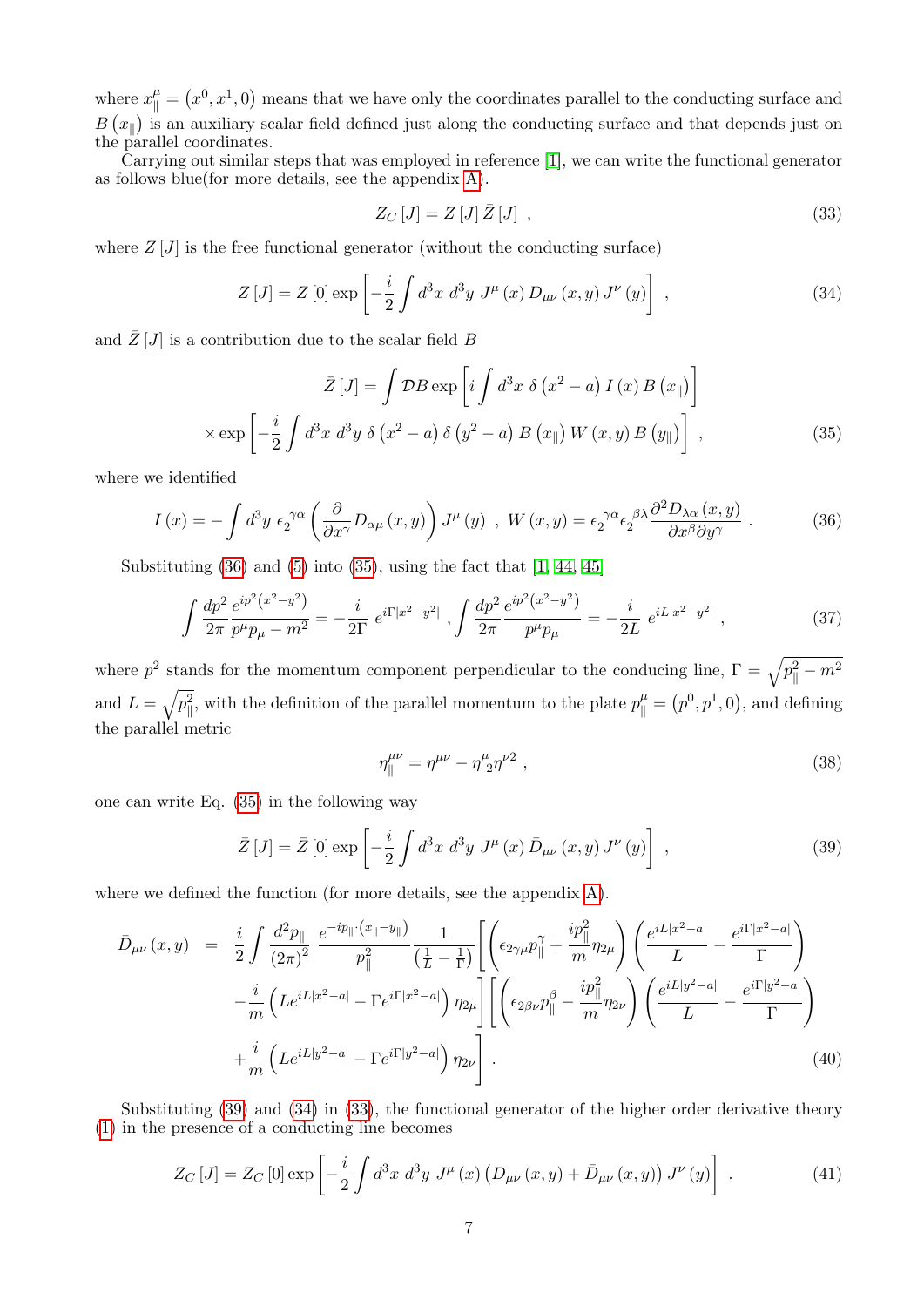Notice that, from the expression [\(41\)](#page-6-5), one can identify the propagator of the theory in the presence of a conducting line as follows

<span id="page-7-1"></span>
$$
D_C^{\mu\nu} = D^{\mu\nu}(x, y) + \bar{D}^{\mu\nu}(x, y) \tag{42}
$$

The propagator [\(42\)](#page-7-1) is composed by the sum of the free propagator [\(5\)](#page-1-2) with the correction [\(40\)](#page-6-6), which accounts for the presence of the conducting linear surface. It can be checked out that taking the limit  $m \to \infty$  in [\(40\)](#page-6-6) we recover the standard Maxwell propagator in the presence of a conducting line (in 3d), and that the conducting line condition  $(29)$  is really satisfied. Besides, we can also show that

$$
\mathcal{O}_{\mu\nu}D_C^{\nu\alpha}(x,y) = \eta_\mu^{\ \alpha}\delta^3(x-y) \quad , \tag{43}
$$

where  $\mathcal{O}_{\mu\nu}$  is the operator defined in [\(3\)](#page-1-3), what means that the gauge field propagator under the boundary conditions [\(29\)](#page-5-3) is really a Green function for the problem.

# <span id="page-7-0"></span>5 Particle-Conductor interaction

In this section we consider the interaction between a point-like charge and the conducting line. We can show that the interaction energy between a static source  $J^{\mu}(x)$  and a conducting surface, in a quadratic theory, is given by [\[1,](#page-13-0) [44,](#page-14-12) [45,](#page-14-13) [47\]](#page-14-15)

<span id="page-7-3"></span>
$$
E = \frac{1}{2T} \int d^3x \; d^3y \; J^{\mu}(x) \, \bar{D}_{\mu\nu}(x, y) \, J^{\nu}(y) \; . \tag{44}
$$

The presence of a point-like charge is accomplished by the external source

<span id="page-7-2"></span>
$$
J_{\mu}^{C}(x) = q\eta_{\mu}^{0} \delta^{2}(\mathbf{x} - \mathbf{b}) \tag{45}
$$

where **b** is a constant vector standing for the charge position that will be taken to be  $\mathbf{b} = (0, b)$ , from now on, for the sake of simplicity.

Substituting [\(45\)](#page-7-2) and [\(40\)](#page-6-6) in [\(44\)](#page-7-3), and then performing some manipulations similar to the ones employed in Sect. [3,](#page-2-0) we obtain

<span id="page-7-4"></span>
$$
E^{LC} = -\frac{q^2}{4\pi} \int_0^\infty d|\mathbf{p}_{\parallel}| \frac{\sqrt{\mathbf{p}_{\parallel}^2} \sqrt{\mathbf{p}_{\parallel}^2 + m^2}}{\sqrt{\mathbf{p}_{\parallel}^2 + m^2} - \sqrt{\mathbf{p}_{\parallel}^2}} \left( \frac{e^{-R\sqrt{\mathbf{p}_{\parallel}^2}}}{\sqrt{\mathbf{p}_{\parallel}^2} - \frac{e^{-R\sqrt{\mathbf{p}_{\parallel}^2 + m^2}}}{\sqrt{\mathbf{p}_{\parallel}^2 + m^2}}} \right)^2, \tag{46}
$$

where  $R = |b - a|$  stands for the distance between the plate and the charge and the super-index LC means that we have the interaction energy between the conducting line and the charge.

Equation [\(46\)](#page-7-4) can be simplified with the change of integration variable  $p = |p_{\parallel}| / m$ ,

<span id="page-7-5"></span>
$$
E^{LC} = -\frac{q^2}{4\pi} \int_0^{\infty} dp \ p \left[ (p^2 + 1) + p\sqrt{p^2 + 1} \right] \left( \frac{e^{-2pmR}}{p^2} - 2 \frac{e^{-\left(p + \sqrt{p^2 + 1}\right)mR}}{p\sqrt{p^2 + 1}} + \frac{e^{-2mR\sqrt{p^2 + 1}}}{p^2 + 1} \right) (47)
$$

Each contribution in the integral [\(47\)](#page-7-5) can be calculated exactly. For the first contribution, we have

<span id="page-7-6"></span>
$$
\int_0^\infty dp \left[ (p^2 + 1) + p\sqrt{p^2 + 1} \right] \frac{e^{-2pmR}}{p} = \frac{1}{4\left(mR\right)^2} + \frac{\pi}{4mR} \left[ SH_1\left(2mR\right) - Y_1\left(2mR\right) \right] + \int_0^\infty dp \frac{e^{-2pmR}}{p}, (48)
$$

where Y and  $SH$  stand for the Bessel function of second kind and the Struve function, respectively [\[38\]](#page-14-7). We notice that the integral on the right-hand side of the Eq. [\(48\)](#page-7-6) is divergent. It can be regularized by inserting a parameter  $\epsilon$ , as follows

$$
\int_0^\infty dp \frac{e^{-2pmR}}{p} = \lim_{\epsilon \to 0} \int_\epsilon^\infty dp \frac{e^{-2pmR}}{p} = \lim_{\epsilon \to 0} \left[ Ei(1,2mR\epsilon) \right] , \qquad (49)
$$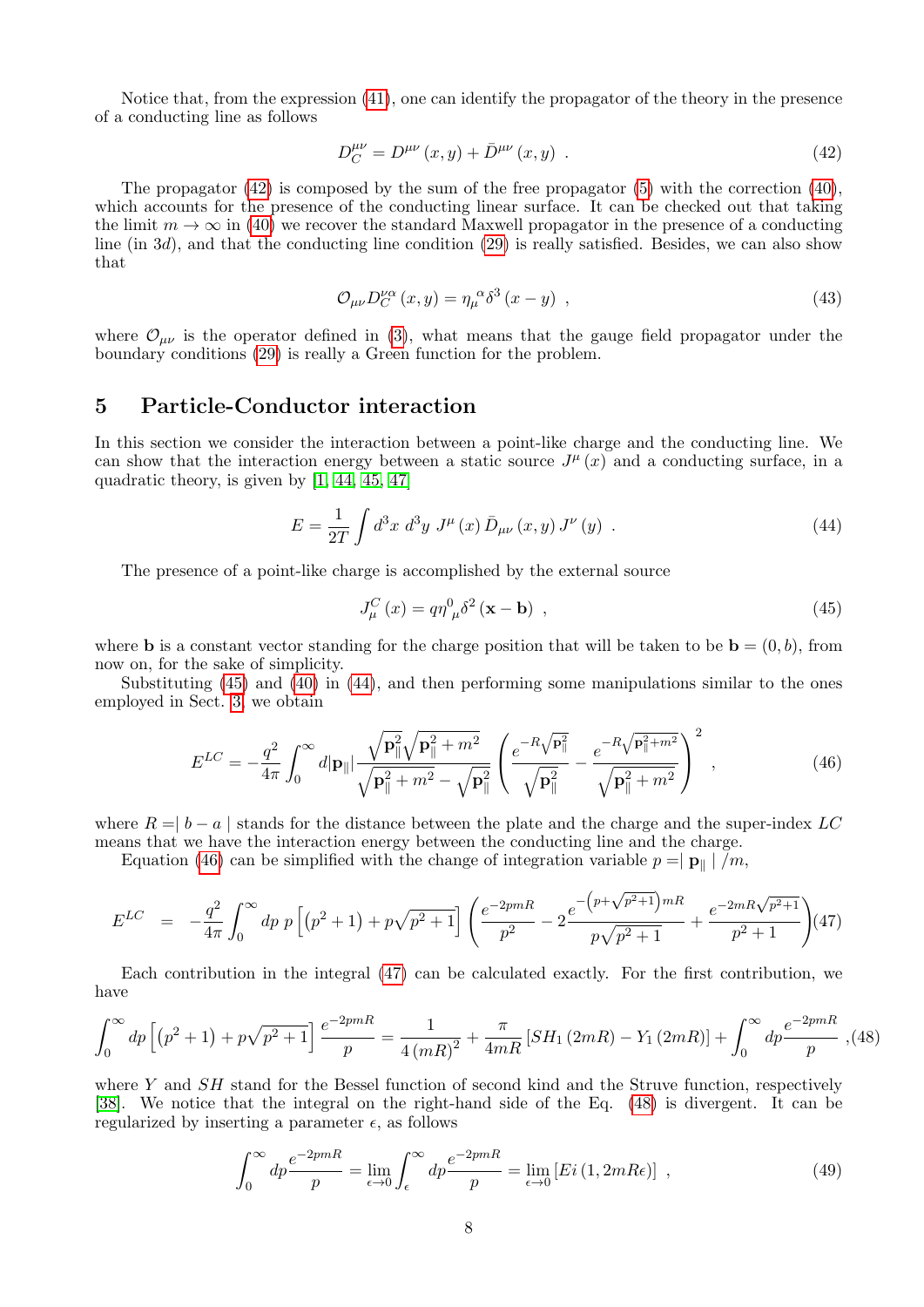where the limit  $\epsilon \to 0$  is taken from the right due to the definition of the defined integral and  $Ei(n, s)$ is the exponential integral function [\[38\]](#page-14-7), defined by

$$
Ei(n, s) = \int_{1}^{\infty} \frac{e^{-ts}}{t^n} dt \quad \Re(s) > 0 , \ n = 0, 1, 2, \cdots .
$$
 (50)

It is worth mentioning that  $Ei(1, x) = \Gamma(0, x)$ , for  $x \in \Re$ .

With the aid the approximation for  $Ei(1, 2mR\epsilon)$  for small arguments [\[38\]](#page-14-7), one can write

$$
Ei\left(1,2mR\epsilon\right) \stackrel{\epsilon \to 0^+}{\to} -\gamma - \ln(2mR) - \ln \epsilon + \mathcal{O}(\epsilon) . \tag{51}
$$

Therefore,

<span id="page-8-0"></span>
$$
\int_0^\infty dp \frac{e^{-2pmR}}{p} = \lim_{\epsilon \to 0} \left[ -\ln(2mR) - \gamma - \ln \epsilon \right]
$$
  
\n
$$
= \lim_{\epsilon \to 0} \left[ -\ln(2mR) - \gamma - \ln \epsilon + \ln(2mR_0) - \ln(2mR_0) \right]
$$
  
\n
$$
= -\ln\left(\frac{R}{R_0}\right) - \gamma - \lim_{\epsilon \to 0} \ln(2mR_0\epsilon)
$$
  
\n
$$
\to -\ln\left(\frac{R}{R_0}\right) , \qquad (52)
$$

where  $\gamma$  is the Euler constant and  $R_0$  is an arbitrary constant with dimension of length. In the last line of eq.  $(52)$  we neglected a divergent term that does not depend on the distance  $R$ , once it does not contribute to the interaction force between the charge and the conducting line. The arbitrary constant  $R_0$  does not have any special physical meaning and does not contribute to the force between the charge and the conductor. It was just introduced simply to make the argument of the ln function dimensionless and characterizes a redefinition of the zero of the interaction energy.

For the third contribution on the right hand side of [\(47\)](#page-7-5) we perform the change in the integration variable  $u = \sqrt{p^2 + 1}$ , as follows

<span id="page-8-2"></span>
$$
\int_0^\infty dp \, p \left[ 1 + p \left( p^2 + 1 \right)^{-1/2} \right] e^{-2mR\sqrt{p^2 + 1}} = \int_1^\infty du \left( u + \sqrt{u^2 - 1} \right) e^{-2umR}
$$

$$
= \frac{K_1 (2mR)}{2mR} + \frac{e^{-2mR}}{4 \left( mR \right)^2} (1 + 2mR) \quad . \tag{53}
$$

The second contribution to [\(47\)](#page-7-5) is obtained with the change of variable  $u = p + \sqrt{p^2 + 1}$ , as follows

$$
-2\int_0^{\infty} dp \left(p + \sqrt{p^2 + 1}\right) e^{-\left(p + \sqrt{p^2 + 1}\right) mR} = -\int_1^{\infty} du \frac{u^2 + 1}{u} e^{-mRu}
$$
  
= 
$$
-e^{-mR} \left(\frac{1}{(mR)} + \frac{1}{(mR)^2}\right) - Ei(1, mR) . (54)
$$

Putting all this together, we have the interaction energy between the point-charge and the conducting line

<span id="page-8-1"></span>
$$
E^{LC} = -\frac{q^2}{4\pi} \left[ -\ln\left(\frac{R}{R_0}\right) + \Delta_1\left(mR\right) \right] \,, \tag{55}
$$

where we defined the function,

$$
\Delta_1(mR) = \frac{1}{4(mR)^2} + \frac{\pi}{4mR} \left[ SH_1(2mR) - Y_1(2mR) \right] - e^{-mR} \left( \frac{1}{(mR)} + \frac{1}{(mR)^2} \right)
$$

$$
-Ei(1, mR) + \frac{K_1(2mR)}{2mR} + \frac{e^{-2mR}}{4(mR)^2} (1 + 2mR) . \tag{56}
$$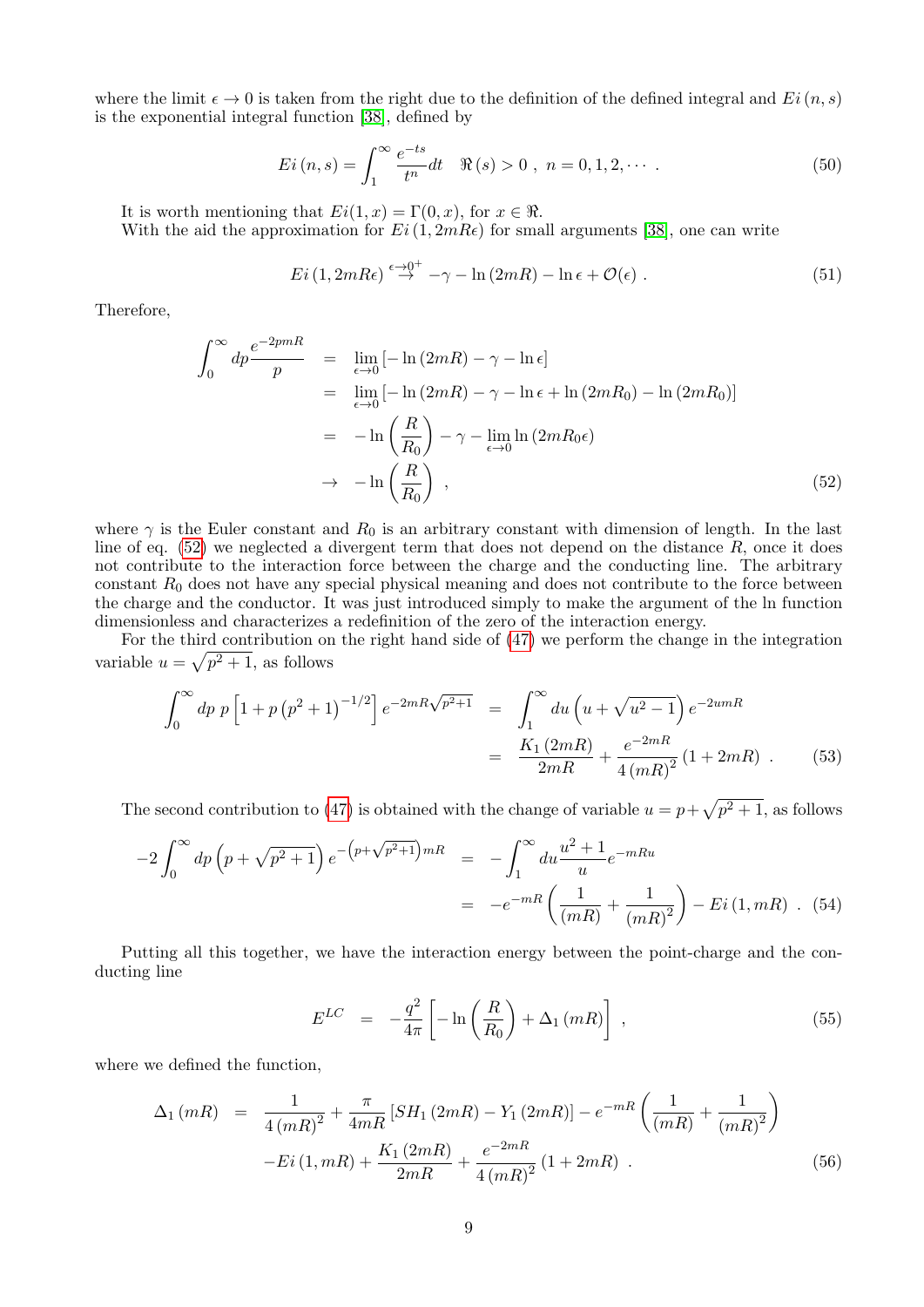The result [\(55\)](#page-8-1) is exact, but difficult to be interpreted. The first term on the right hand side is the same as the one found for the surface-charge interaction obtained in standard 3d Maxwell Electrodynamics. It is important to mention that the Coulomb energy in two space dimensions exhibits a logarithmic behavior. The second term falls when  $mR$  increases faster than the first term.

From the Eq. [\(55\)](#page-8-1) we obtain interaction force between the conducting line and the charge

<span id="page-9-0"></span>
$$
F^{LC} = -\frac{q^2}{4\pi R} \left[ 1 + \Delta_2 \left( mR \right) \right] \tag{57}
$$

where the function  $\Delta_2(mR)$  is defined by

$$
\Delta_2(mR) = \frac{1}{2(mR)^2} - \frac{\pi}{2} \left[ Y_2(2mR) + SH_0(2mR) - \frac{SH_1(2mR)}{(mR)} \right] + K_2(2mR) - 2e^{-mR} \left[ 1 + \frac{1}{(mR)} + \frac{1}{(mR)^2} \right] + e^{-2mR} \left[ 1 + \frac{1}{(mR)} + \frac{1}{2(mR)^2} \right].
$$
 (58)

The first term on the right hand side of the Eq.  $(57)$  is the usual Coulomb interaction  $(in 3d)$ between the charge q and its image, placed at a distance  $2R$  apart. The second term is a correction imposed by the parameter m, which falls down when  $mR$  increases. We notice that the interaction force [\(57\)](#page-9-0) is always attractive, since the term inside brackets on the right hand side is always positive. In Fig. [\(1\)](#page-9-1) we have a plot for the force [\(57\)](#page-9-0) multiplied by  $\frac{4\pi}{mq^2}$  as a function of mR. We can see that there is a global minimum around  $mR \approx 0.82$  and just one zero in the limit  $mR = 0$ , when the charge approaches to the conducting line.



<span id="page-9-1"></span>Figure 1: Plot for  $\frac{4\pi F^{LC}}{mq^2}$ , from [\(57\)](#page-9-0), as a function of mR.

The reader could ask what is the true value of the force [\(57\)](#page-9-0) when  $mR = 0$ , once the results obtained up to now were taken on the assumption that  $mR > 0$ . In this situation the charge is really taken to be lying on the conducting line. To answer this question we have to go back to expression  $(47)$ , calculate the force and take case  $mR = 0$ , as follows

$$
F^{LC}(mR = 0) = -\frac{\partial E^{LC}}{\partial R}|_{mR = 0} = -\frac{q^2 m}{2\pi} \int_0^\infty dp \ p \left[ (p^2 + 1) + p\sqrt{p^2 + 1} \right] \left( \frac{e^{-2pmR}}{p} - (p + \sqrt{p^2 + 1})\frac{e^{-2pmR}\sqrt{p^2 + 1}}{p\sqrt{p^2 + 1}} + \frac{e^{-2mR}\sqrt{p^2 + 1}}{\sqrt{p^2 + 1}} \right) \Big|_{mR = 0} \tag{59}
$$

With some simple manipulations, one can show that the integrand above vanishes and so, also the force for  $mR = 0$ .

In order to check the validity, or not, of the image method, we consider the expression [\(13\)](#page-3-1) for the special case where  $\sigma_1 = q$ ,  $\sigma_2 = -q$  and  $a = 2R$ ,

<span id="page-9-2"></span>
$$
F^{CC} = -\frac{q^2}{4\pi R} \left[ 1 - (2mR)K_1(2mR) \right] \,. \tag{60}
$$

We notice that Eq. [\(60\)](#page-9-2) is different from Eq. [\(57\)](#page-9-0) thus, on the contrary to the Maxwell-Chern-Simons theory [\[1\]](#page-13-0), the image method is not valid for the model [\(1\)](#page-1-1) with the conducting line condition [\(29\)](#page-5-3). A similar situation occurs in the 4d Lee-Wick electrodynamics with the presence of a conducting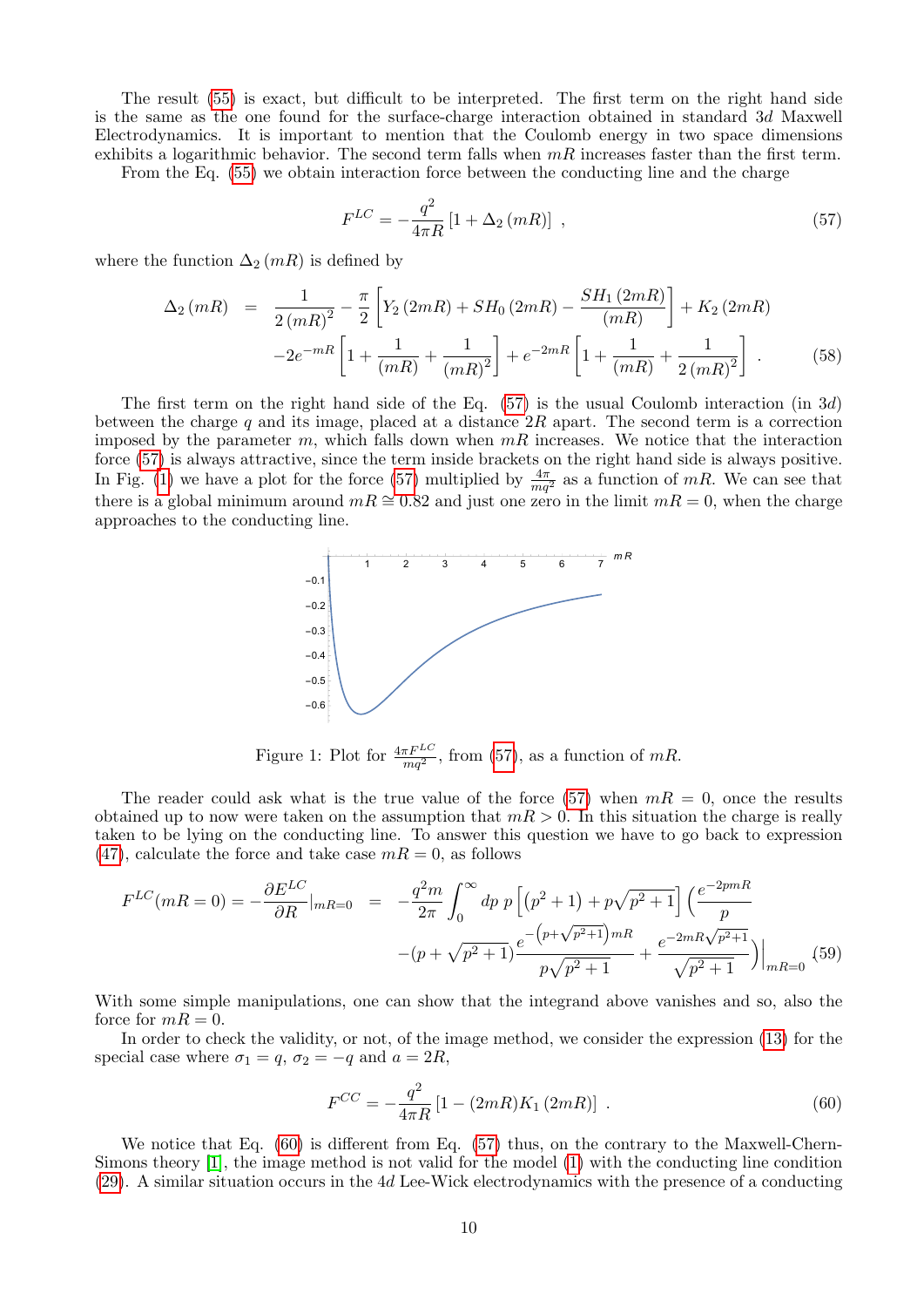plate, where the image method is not valid [\[44\]](#page-14-12). For the 3d Lee-Wick electrodynamics with the presence of a conducting line, we hope a similar situation [\[48\]](#page-14-16).

The non-validity of the image method in the 4d Lee-Wick electrodynamics is related to the nontriviality of the boundary conditions imposed by conductors in this theory, because we have two kinds of field modes in this case, some of them being massless and other having mass. It is evinced in the formulation of the Lee-Wick electrodynamics in terms of two fields [\[49\]](#page-14-17). Maybe it is an indication that the 3d model [\(1\)](#page-1-1) could be written in terms of two coupled fields, similarly to the Lee-Wick electrodynamics.

Besides, it is important to point out that the image method is based on the fact that, in Maxwell electrostatics, the field configurations can be obtained with only the zero component of the gauge field (in an appropriated gauge), which in turn obeys the Poisson equation and directly gives the energy of the system. For the model [\(1\)](#page-1-1) with higher order derivatives, even for stationary situations, the zero component of the potential does not obey the Poisson equation, but instead, it is a solution of an equation with higher order derivatives. Furthermore, for models with higher order derivatives, energies of stationary systems are not obtained directly from the zero component of the gauge field. As an example, one can see the 00 component of the energy momentum tensor of the Lee Wick electrodynamics [\[50\]](#page-14-18).

The force [\(60\)](#page-9-2) falls down when  $mR$  increases and is always attractive, similarly to [\(57\)](#page-9-0). In the limit where  $R \to 0$ , both forces [\(57\)](#page-9-0) and [\(60\)](#page-9-2) are not divergent, but go to zero. This fact is due to the presence of the higher order derivatives term in the model [\(1\)](#page-1-1). It is a new example where the presence of higher order derivatives (in this case, in a term with the Levi-Civita tensor) can improve renormalization properties and tame ultraviolet divergences [\[51\]](#page-14-19), even with the presence of material boundaries [\[44\]](#page-14-12).

The deviation from the image method behavior can be seen from the difference between Eqs. [\(57\)](#page-9-0) and  $(60)$  normalized by the Coulombian force in  $2+1$  dimensions, as follows,

$$
\delta(mR) = \frac{|F^{LC}| - |F^{CC}|}{[q^2/(4\pi R)]} = \Delta_2(mR) + (2mR)K_1(2mR) .
$$
\n(61)

In Fig. [\(2\)](#page-10-1) we have a plot for  $\delta(mR)$  as a function of mR. In the limit  $mR \to \infty$  we have  $\delta \to 0$ . In the interval  $0 \leq mR \approx 1.72$  we have  $\delta \leq 0$  and the modulus of charge-line interaction is smaller than the modulus of charge-image interaction. For  $mR \gg 1.72$  we have  $\delta > 0$  and the charge-line interaction is greater than the charge-image interaction, in modulus. It is also interesting to notice that the curve of Fig. [\(2\)](#page-10-1) exhibits a maximum for  $mR \cong 3, 82$ , a minimum for  $mR \cong 0, 72$  and two zeros for  $mR = 0$  and  $mR \approx 1,72$ .



<span id="page-10-1"></span>Figure 2: Plot for  $\delta(mR)$ .

#### <span id="page-10-0"></span>6 Dirac point-Conductor interaction

In this section we study the interaction between a Dirac point and the conducting line. This kind of interaction does not occur in Maxwell electrodynamics [\[1\]](#page-13-0).

First, we consider de Dirac point placed at the position  $\mathbf{b} = (0, b)$ , as follows

<span id="page-10-2"></span>
$$
J^{\mu}(\mathbf{x}) = -2\pi i \Phi \int \frac{d^3p}{\left(2\pi\right)^3} \ \delta \left(p^0\right) \epsilon^{0\mu\alpha} p_{\alpha} \ e^{-ip \cdot x} e^{-i\mathbf{p} \cdot \mathbf{b}} \ . \tag{62}
$$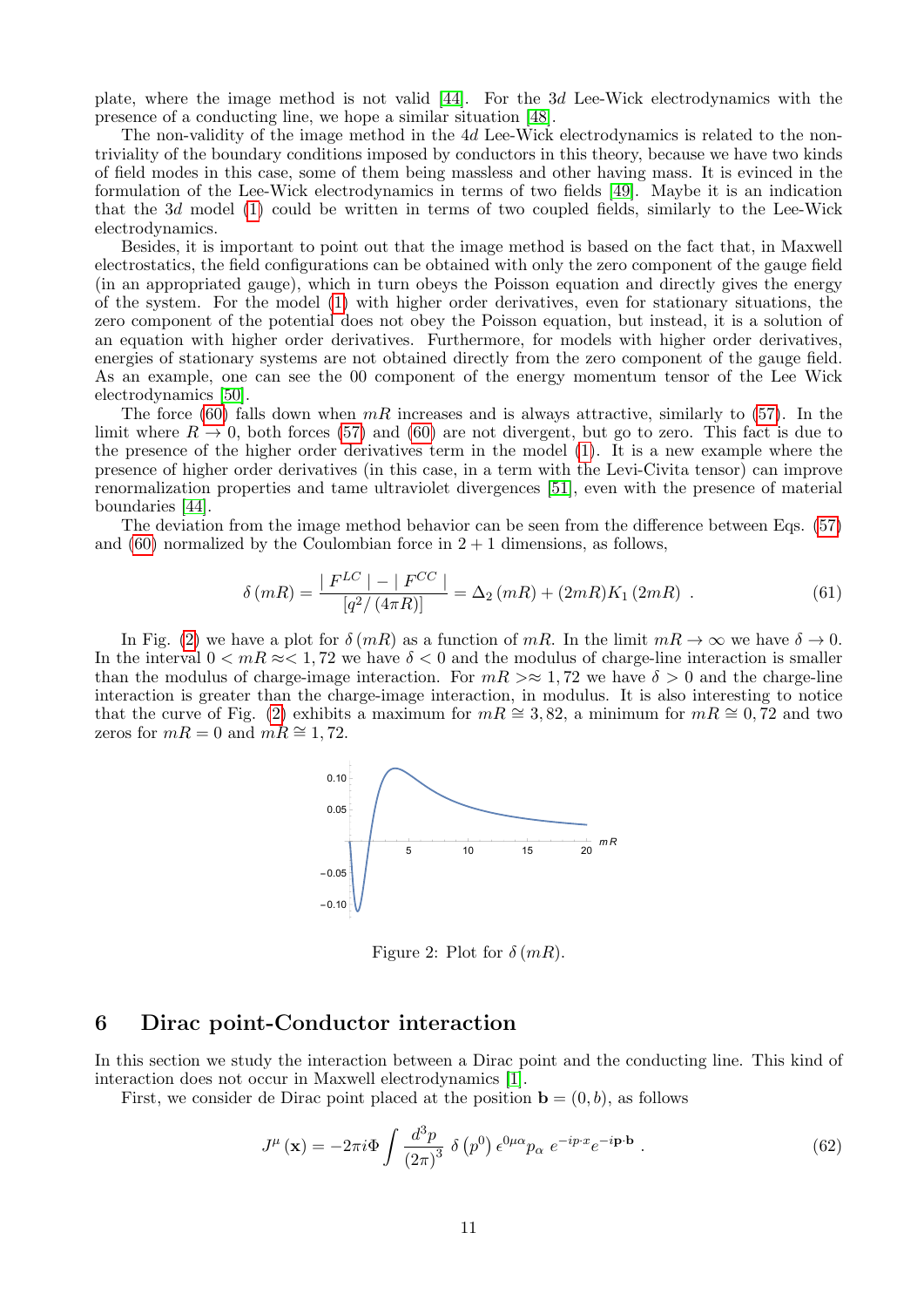Substituting [\(62\)](#page-10-2) and [\(40\)](#page-6-6) in [\(44\)](#page-7-3) and following the same steps employed in the previous section, we obtain

$$
E^{LD} = -\frac{m^2 \Phi^2}{4\pi} \int_0^\infty dp \ p \left(\sqrt{p^2 + 1} + p\right) \frac{e^{-2mR\sqrt{p^2 + 1}}}{\sqrt{p^2 + 1}} \ , \tag{63}
$$

where the superscript LD means that we have the interaction between the Dirac point and the conducting line and  $R = |b - a|$  stands for the distance between the conductor and the Dirac point.

Now, by using the Eq. [\(53\)](#page-8-2), we arrive at

<span id="page-11-1"></span>
$$
E^{LD} = -\frac{m^2 \Phi^2}{4\pi} \left[ \frac{K_1 (2mR)}{2mR} + \frac{e^{-2mR}}{4 (mR)^2} (1 + 2mR) \right] . \tag{64}
$$

The interaction energy [\(64\)](#page-11-1) falls down when  $mR$  increases and vanishes in the limit  $m \to \infty$ . The interaction force reads

<span id="page-11-3"></span>
$$
F^{LD} = -\frac{m^2 \Phi^2}{4\pi R} \left[ e^{-2mR} \left( 1 + \frac{1}{(mR)} + \frac{1}{2\left(mR\right)^2} \right) + K_2 \left( 2mR \right) \right] , \tag{65}
$$

which is always attractive.

The interaction force between the surface and the Dirac point diverges when the source is placed on the conducting line. In Fig. [\(3\)](#page-11-2) we have a plot for the force [\(65\)](#page-11-3) multiplied by  $\frac{4\pi}{m^3\phi^2}$  as a function of mR.



<span id="page-11-2"></span>Figure 3: Plot for  $\frac{4\pi F^{LD}}{m^3 \phi^2}$ , from [\(65\)](#page-11-3), as a function of mR.

It can be checked that for the case where  $\Phi_1 = -\Phi_2 = \Phi$ ,  $a = 2R$ , the Eq. [\(27\)](#page-5-1) turns out to be different from the expression [\(65\)](#page-11-3). So, the image method is not valid for the Dirac point in the presence of the conducting line condition [\(29\)](#page-5-3). This situation is different to the one found in the Maxwell-Chern-Simons electrodynamics, where the image method remains valid for the Dirac point [\[1\]](#page-13-0).

## <span id="page-11-0"></span>7 Conclusions

In this paper, we have investigated the interactions between stationary point-like sources for the higher order derivatives extension of 3d Chern-Simons model. We have considered effects related to field sources which describe point-like charges and Dirac points.

Afterwards, we have considered the same model with the presence of a perfectly conducting linear surface (notice that we have a model defined in a  $(2 + 1)$ -dimensional spacetime.) The propagator for the gauge field in the presence of the conducting surface have been calculated exactly. We have obtained the interaction force between the conductor and a point-like charge as well as the force between the conductor and a Dirac point. It have been shown that the image method is not valid for the model [\(1\)](#page-1-1) for any setup that we have been considered. For the interaction between the point-like charge and the conductor, we have a local minimum for a given value for the distance.

The non validity of the image method for the model [\(1\)](#page-1-1) is an indication that, maybe, the model [\(1\)](#page-1-1) could be written in terms of two coupled fields, as the 4d Lee-Wick electrodynamics.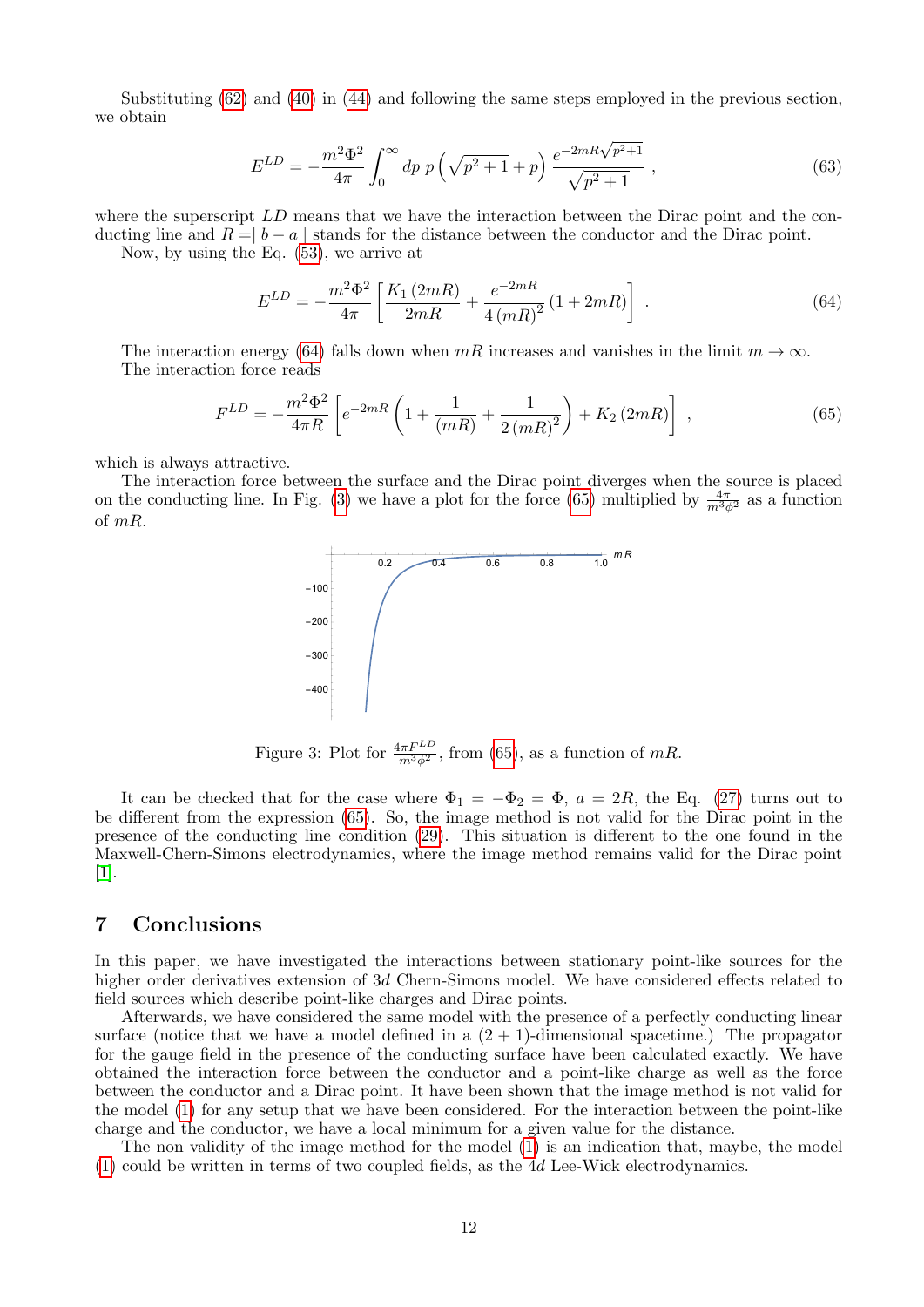We have compared the results obtained along the paper with the corresponding ones obtained from the Maxwell-Chern-Simons electrodynamics [\[1\]](#page-13-0).

#### Acknowledgments:

For financial support, L.H.C. Borges thank to CAPES (Brazilian agency) and FAPESP (Grant 2016/11137-5), F.A. Barone thanks to CNPq (Brazilian agency) under the grant 313978/2018-2 and H.L. Oliveira thanks to CAPES (Brazilian agency).

# <span id="page-12-0"></span>A The Propagator

In this appendix we give some additional technical details of how the propagator in Eq. [\(40\)](#page-6-6) was computed. We start by substituting [\(32\)](#page-5-4) in [\(31\)](#page-5-5) and using Eq. [\(29\)](#page-5-3), what leads to

<span id="page-12-1"></span>
$$
Z_C\left[J\right] = \int \mathcal{D}A \mathcal{D}B \ e^{i\int d^3x \ \mathcal{L}} \exp\left[-i\int d^3x \ \delta\left(x^2 - a\right) A_\beta\left(x\right) \epsilon_2^{\alpha\beta} \partial_\alpha B\left(x_\parallel\right)\right] \ . \tag{66}
$$

We can see that the first exponential in  $(66)$  depends only on the gauge field  $A^{\mu}$ , but the second one involves a coupling between the fields  $A^{\mu}$  and B. In order to decouple  $A^{\mu}$  and B, we carry out the following translation

$$
A^{\beta}(x) \to A^{\beta}(x) + \int d^3y \ D^{\beta}_{\alpha}(x, y) \delta(y^2 - a) \epsilon_2^{\ \gamma \alpha} \partial_{\gamma} B(y_{\parallel}), \qquad (67)
$$

which has an unitary jacobian and allows us to write the functional generator  $(66)$  in the form  $(33)$ . Substituting [\(36\)](#page-6-0) into [\(35\)](#page-6-1) and using the Eqs. [\(5\)](#page-1-2), [\(37\)](#page-6-7) and [\(38\)](#page-6-8), we arrive at

<span id="page-12-2"></span>
$$
\bar{Z}[J] = \int \mathcal{D}B \exp\left[i \int d^2x_{\parallel} \ I\left(x_{\parallel}\right) B\left(x_{\parallel}\right)\right] \exp\left[-\frac{i}{2} \int d^2x_{\parallel} \ d^2y_{\parallel} \ B\left(x_{\parallel}\right) W\left(x_{\parallel}, y_{\parallel}\right) B\left(y_{\parallel}\right)\right] \ , \tag{68}
$$

where

$$
W(x_{\parallel}, y_{\parallel}) = -\frac{i}{2} \int \frac{d^2 p_{\parallel}}{(2\pi)^2} e^{-ip_{\parallel} \cdot (x_{\parallel} - y_{\parallel})} p_{\parallel}^2 \left(\frac{1}{L} - \frac{1}{\Gamma}\right) ,
$$
  

$$
I(x_{\parallel}) = \int d^3 y f_{\mu}(y, x_{\parallel}) J^{\mu}(y) ,
$$
 (69)

with the definition

<span id="page-12-4"></span>
$$
f_{\mu}(y,x_{\parallel}) = -\frac{1}{2} \int \frac{d^2 p_{\parallel}}{(2\pi)^2} e^{-ip_{\parallel} \cdot (x_{\parallel} - y_{\parallel})} \left[ \left( \epsilon_{2\gamma\mu} p_{\parallel}^{\gamma} - \frac{ip_{\parallel}^2}{m} \eta_{2\mu} \right) \left( \frac{e^{iL|y^2 - a|}}{L} - \frac{e^{i\Gamma|y^2 - a|}}{\Gamma} \right) \right. \\ \left. + \frac{i}{m} \left( L e^{iL|y^2 - a|} - \Gamma e^{i\Gamma|y^2 - a|} \right) \eta_{2\mu} \right]. \tag{70}
$$

Now, in the functional integral [\(68\)](#page-12-2) we perform the following translation,

<span id="page-12-3"></span>
$$
B\left(x_{\parallel}\right) \to B\left(x_{\parallel}\right) + \int d^{2}y_{\parallel} V\left(x_{\parallel}, y_{\parallel}\right) I\left(y_{\parallel}\right) , \qquad (71)
$$

where  $V(x_{\parallel}, y_{\parallel})$  is the function which inverts  $W(x_{\parallel}, y_{\parallel})$ , in the sense that,

$$
\int d^2y_{\parallel} W\left(x_{\parallel}, y_{\parallel}\right) V\left(y_{\parallel}, z_{\parallel}\right) = \delta^2 \left(x_{\parallel} - z_{\parallel}\right) , \qquad (72)
$$

namely,

<span id="page-12-5"></span>
$$
V(x_{\parallel}, y_{\parallel}) = 2i \int \frac{d^2 p_{\parallel}}{(2\pi)^2} e^{-ip_{\parallel} \cdot (x_{\parallel} - y_{\parallel})} \frac{1}{p_{\parallel}^2 (\frac{1}{L} - \frac{1}{\Gamma})} \ . \tag{73}
$$

With the translation [\(71\)](#page-12-3) we obtain the functional generator [\(39\)](#page-6-2), where the correction to the propagator which accounts for the presence of the conducting line is given by

<span id="page-12-6"></span>
$$
\bar{D}_{\mu\nu}(x,y) = -\int d^2 z_{\parallel} d^2 w_{\parallel} f_{\mu}(x,z_{\parallel}) V(z_{\parallel},w_{\parallel}) f_{\nu}(y,w_{\parallel}) . \qquad (74)
$$

Substituting [\(70\)](#page-12-4) and [\(73\)](#page-12-5) into Eq. [\(74\)](#page-12-6) and performing some calculations, we finally obtain the expression [\(40\)](#page-6-6).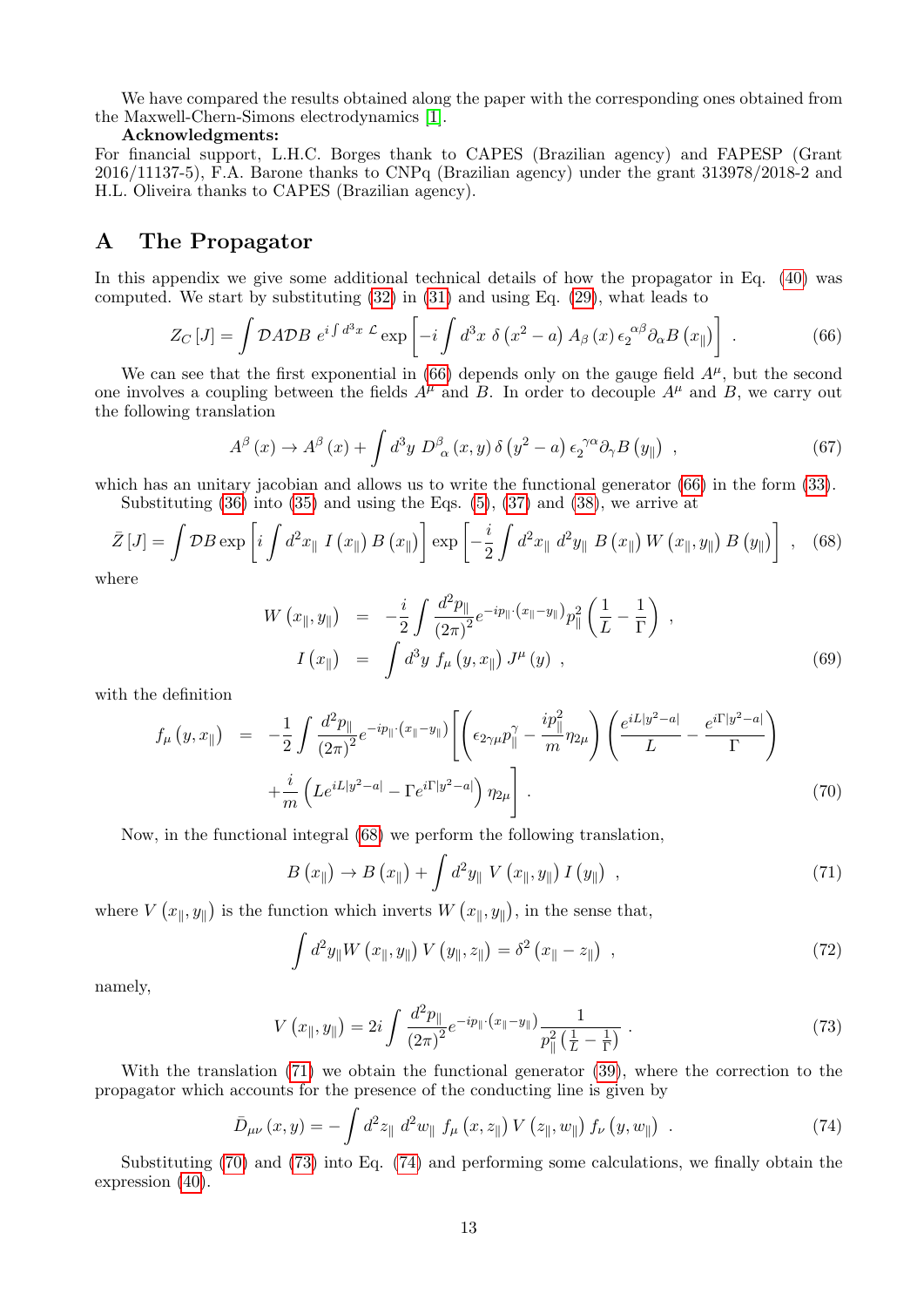# References

- <span id="page-13-0"></span>[1] L.H.C. Borges, F.E. Barone, C.C.H. Ribeiro, H.L. Oliveira, R.L. Fernandes and F.A. Barone, Eur. Phys. J. C 80, 238 (2020).
- <span id="page-13-1"></span>[2] G. V. Dunne, Aspects of Chern-Simons theory, (Springer, Berlin, Heidelberg, 1999), [arXiv: hepth/9902115].
- <span id="page-13-2"></span>[3] S. S. Chern and J. Simons, Annals Math. 99, 48 (1974).
- <span id="page-13-3"></span>[4] T. Matsuyama, Phys. Rev. D 42, 3469 (1990).
- <span id="page-13-4"></span>[5] A. Raya and E.D. Reyes, J. Phys. A 41, 355401 (2008).
- <span id="page-13-5"></span>[6] R. Delbourgo and A. Waites, Aust. J. Phys. 47, 465 (1994).
- <span id="page-13-6"></span>[7] A. Bashir, A. Raya, and S. Sánchez Madrigal, J. Phys.  $A$  41, 505401 (2008).
- <span id="page-13-7"></span>[8] Y. Concha-Sánchez, A. Raya, and M. E. Tejeda-Yeomans, Phys. Rev. D 87, 035001 (2013).
- <span id="page-13-8"></span>[9] Yuichi Hoshino, Tomohiro Inagaki, Yuichi Mizutani, PTEP 2015, no. 2, 023B03 (2015).
- <span id="page-13-9"></span>[10] A. Khare, Fractional Statistics and Quantum Theory (World Scientific Singapore, 2005).
- <span id="page-13-10"></span>[11] G.H. Chen and Y.S. Wu, Nucl. Phys. B **593**, 562 (2001).
- <span id="page-13-11"></span>[12] A.A. Bichl, J.M. Grimstrup, V. Putz and M. Schweda, JHEP 007, 046 (2000).
- <span id="page-13-12"></span>[13] A.K. Das and M.M. Sheikh-Jabbari, JHEP 0106, 028 (2001).
- <span id="page-13-13"></span>[14] M.M. Sheikh-Jabbari, Phys. Lett. B **510**, 247 (2001).
- <span id="page-13-14"></span>[15] Kimball A. Milton and Y. Jack Ng, Phys. Rev. D 42, 2875 (1990).
- <span id="page-13-15"></span>[16] Kimball A. Milton and Y. Jack Ng, Phys. Rev. D 46, 842 (1992).
- <span id="page-13-16"></span>[17] D.T. Alves, E.R. Granhen, J.F. Medeiros Neto and S. Perez, Phys. Lett. A 374, 2113 (2010).
- <span id="page-13-17"></span>[18] T. -Y. Zheng, L. Zheng and C. -S. Li, Commun. Theor. Phys. 36 , 431 (2001).
- <span id="page-13-18"></span>[19] T. -Y. Zheng, Phys. Lett. A **305**, 337 (2002).
- <span id="page-13-19"></span>[20] J.F. de Medeiros Neto, Rudnei O. Ramos and Carlos Rafael M. Santos, Phys. Rev. D 86, 125034 (2012).
- <span id="page-13-20"></span>[21] A. Blasi and R. Collina, Nucl. Phys. B, Proc. Suppl 18, 16 (1991).
- <span id="page-13-21"></span>[22] A. Blasi and R. Collina, Int. J. Mod. Phys. A 07, 3083 (1992).
- <span id="page-13-22"></span>[23] S. Emery and O. Piguet, Helv. Phys. Acta 64, 1256 (1991).
- <span id="page-13-23"></span>[24] A. Blasi, D. Ferraro, N. Maggiore, N. Magnoli and M. Sassetti, Ann. Phys. 17, 885 (2008).
- <span id="page-13-24"></span>[25] A. Blasi, N. Maggiore, N Magnoli and S. Storace, Class. Quantum Grav. 27, 165018 (2010).
- <span id="page-13-25"></span>[26] S. Deser and R. Jackiw, Phys. Lett. B 451, 73 (1999).
- <span id="page-13-26"></span>[27] D.S. Kaparulin, I. Yu. Karataeva and S.L. Lyakhovich, Eur. Phys. J. C 75, 552 (2015).
- <span id="page-13-27"></span>[28] V.A. Abakumova, D.S. Kaparulin and S.L. Lyakhovich, Eur. Phys. J. C 78, 115 (2018).
- <span id="page-13-28"></span>[29] Ricardo Avila, Jose R. Nascimento, Albert Yu. Petrov, Carlos M. Reyes and Marco Schreck, Phys. Rev. D 101, 055011 (2020).
- <span id="page-13-29"></span>[30] M. Ghasemkhani and R. Bufalo, Phys. Rev. D 91, 125013 (2015).
- <span id="page-13-30"></span>[31] A. Escalante and V.A. Zavala-Perez, [arXiv:2104.08720] (2021).